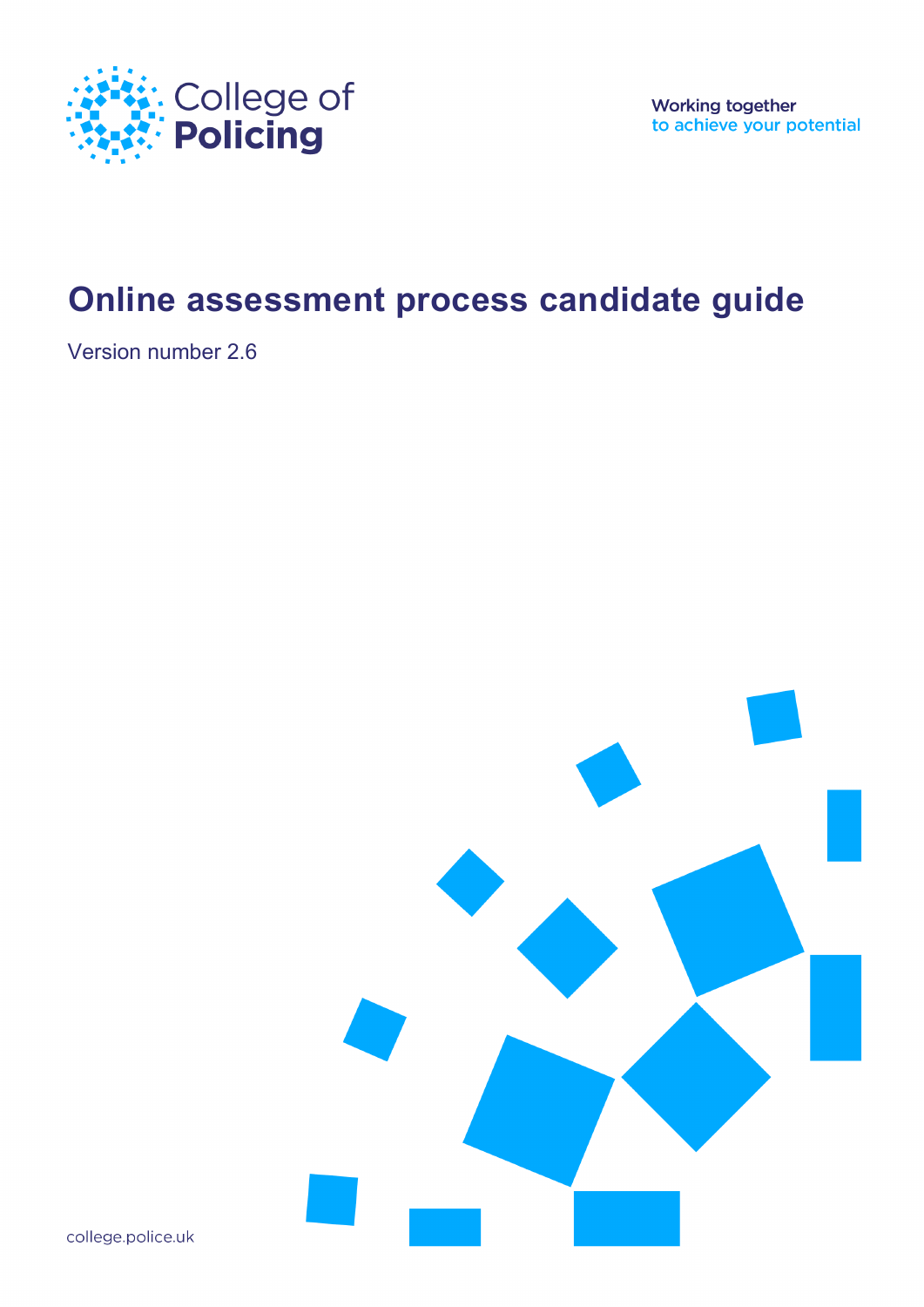## © – College of Policing Limited (2021)

This publication is licensed under the terms of the Non-Commercial College Licence v1.1 except where otherwise stated. To view this licence visit

## **[Non-commercial College licence |](https://www.college.police.uk/non-commercial-college-licence) College of Policing**

Where we have identified any third-party copyright information, you will need to obtain permission from the copyright holders concerned. This publication may contain public sector information licensed under the Open Government Licence v3.0 at **[nationalarchives.gov.uk/doc/open-government-licence/version/3/](http://www.nationalarchives.gov.uk/doc/open-government-licence/version/3/)**

This publication is available for download at

**[Joining as a new PC | College of Policing](https://www.college.police.uk/career-learning/joining-police/joining-new-pc)**

For any enquiries regarding this publication, please contact us at **0800 4963322** or email **contactus@college.pnn.police.uk**

This document has been created with the intention of making the content accessible to the widest range of people regardless of disability or impairment. To enquire about having this document provided in an alternative format please contact us at **0800 4963322** or email **contactus@college.pnn.police.uk**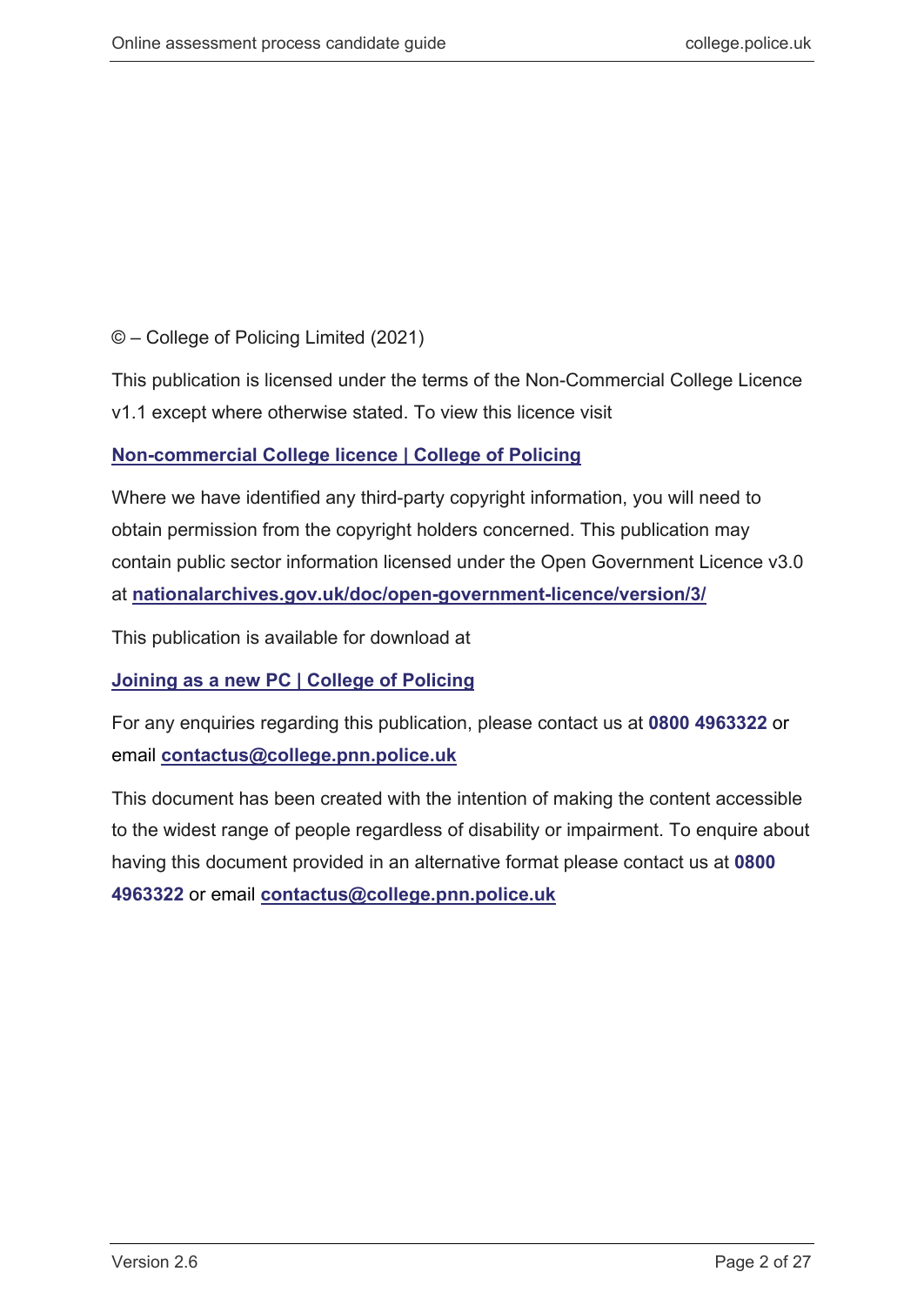# **Contents**

| What is the College of Policing online assessment process?  4       |  |
|---------------------------------------------------------------------|--|
|                                                                     |  |
|                                                                     |  |
|                                                                     |  |
|                                                                     |  |
|                                                                     |  |
|                                                                     |  |
|                                                                     |  |
|                                                                     |  |
|                                                                     |  |
|                                                                     |  |
|                                                                     |  |
|                                                                     |  |
|                                                                     |  |
|                                                                     |  |
|                                                                     |  |
|                                                                     |  |
|                                                                     |  |
| How often will I receive email reminders to complete exercises?  22 |  |
| What accommodation or reasonable adjustment can be provided? 23     |  |
|                                                                     |  |
|                                                                     |  |
|                                                                     |  |
|                                                                     |  |
| How do I give feedback about the online assessment process? 24      |  |
|                                                                     |  |
|                                                                     |  |
|                                                                     |  |
|                                                                     |  |
|                                                                     |  |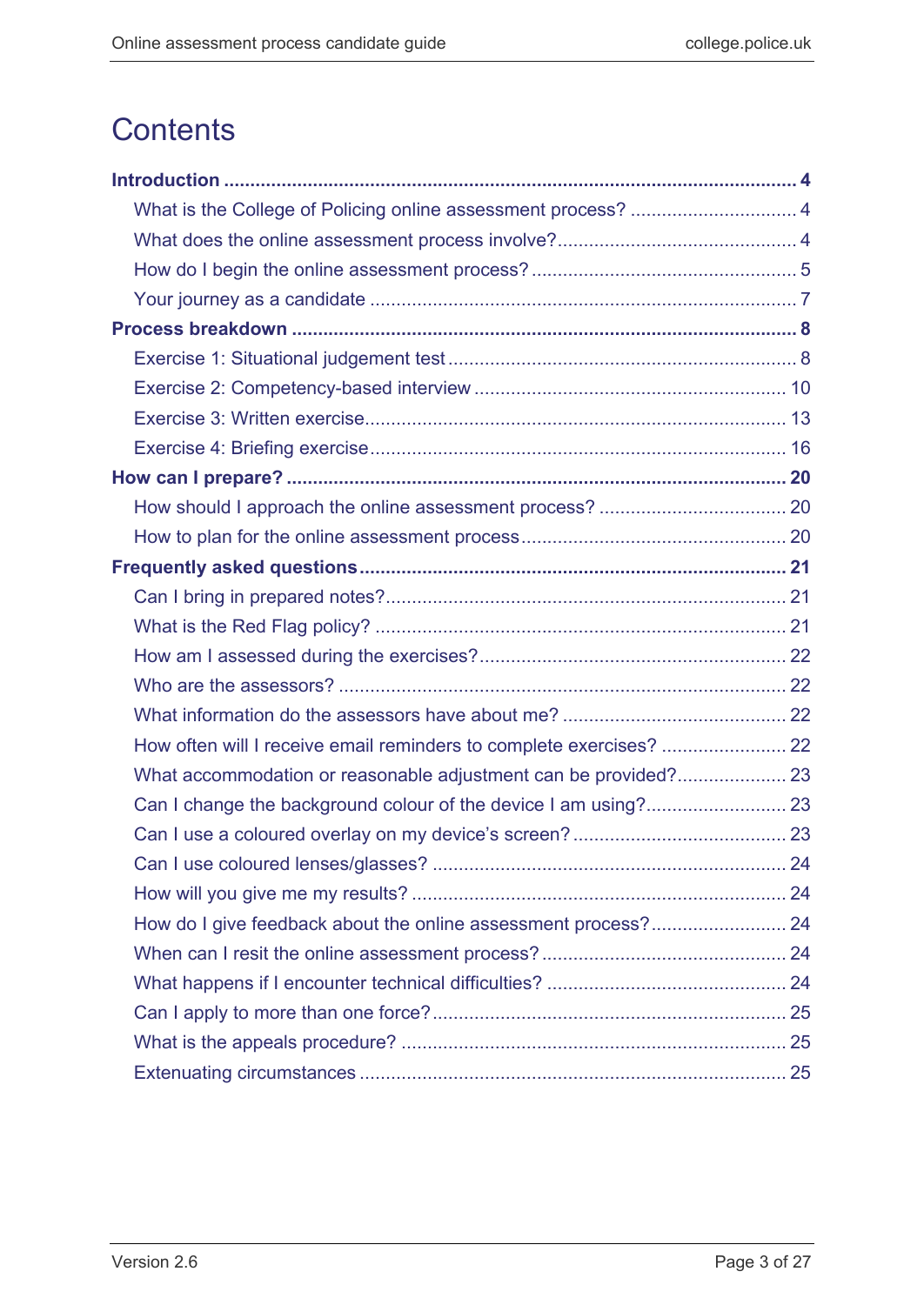# <span id="page-3-0"></span>**Introduction**

## **Congratulations on reaching the College of Policing online assessment process.**

This guide provides information on the College of Policing online assessment process for all police constable applicants who have been invited to take part. This guide sets out what the assessment will involve, how you will be assessed and how you can prepare. It can also be used to help people who have a general interest in the process, or who are considering applying to become a police constable, to find out more information on the assessment and what to expect.

We recommend that you take the time to read this guide before starting the assessment. We wish you the best of luck with the process.

## <span id="page-3-1"></span>What is the College of Policing online assessment process?

The College of Policing online assessment process is an online process for the recruitment of police constables. It is a series of exercises that test the key competencies and values that are important for police constables.

The competency and values framework (CVF) sets out the behaviours expected of everyone working in policing. You can find out more about the CVF here:

## **[Competency and values framework \(CVF\) | College of Policing](https://www.college.police.uk/career-learning/career-development/competency-and-values-framework-cvf)**

## <span id="page-3-2"></span>What does the online assessment process involve?

The online assessment process consists of up to four exercises to be taken in a timeframe agreed between the College and the force you have applied to. The exact number of exercises depends on the force you apply to, as some forces use a different sifting process.

The process is broken up as follows:

- Exercise  $1 -$  situational judgement test (SJT)
- Exercise  $2$  competency-based video interview (CBI)
- Exercise  $3$  written exercise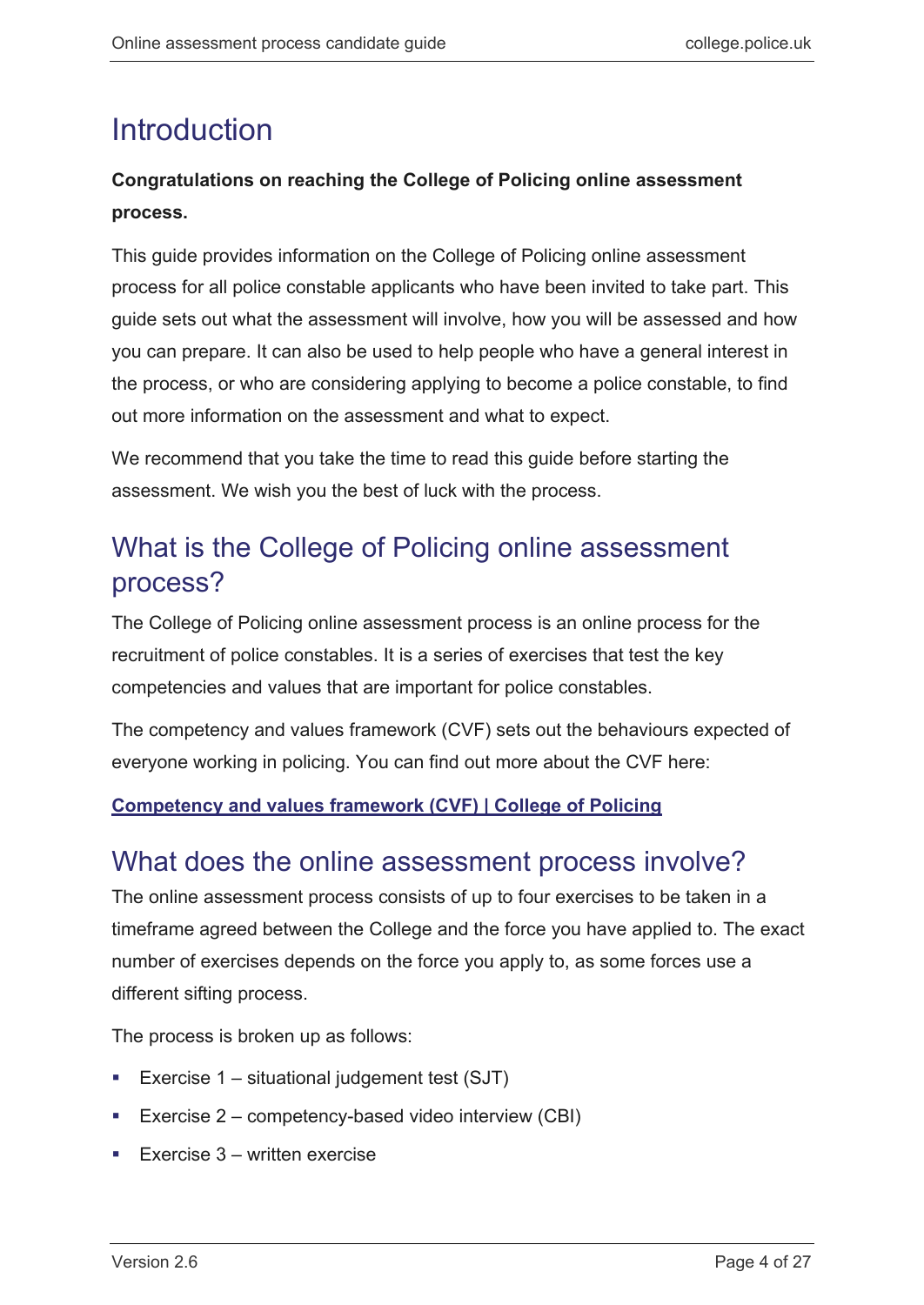## Exercise  $4$  – briefing exercise

Some forces may require you to undertake a sifting exercise before completing the online assessments. Candidates applying to these forces will, after successfully completing the force's sifting exercise, progress to the online assessment process and complete exercises 2, 3 and 4. If you apply to a force that does not require you to complete an in-force sifting exercise, you will undertake exercises 1, 2, 3 and 4.

If you are unsure if you are to complete the SJT as you have already done a pre-sift exercise, please double check with your recruiting force before attempting the exercises sent to you.

No prior knowledge of the role of a police officer or any policing knowledge is required to complete the exercises. Further information on the role profile of a police constable can be found at: **[profdev.college.police.uk/professional-profile/police](https://profdev.college.police.uk/professional-profile/police-constable/)[constable/](https://profdev.college.police.uk/professional-profile/police-constable/)**

## <span id="page-4-0"></span>How do I begin the online assessment process?

**Please note: As a candidate you must ensure that you are completing each exercise alone with no additional support. Failure to comply with this requirement will result in an automatic failure.**

Once you have completed your force application, you will receive an email informing you to complete the required components of the assessment process. On the date your assessment process opens, please allow the full day to receive your invitation email as the email may not be received until later in the day. Please also check your email junk/spam folder.

We encourage candidates to complete the exercises in the following order: SJT (if applicable), CBI, written exercise, briefing exercise to maintain consistency. However, please do not worry if for some reason this has not been possible. It will not affect your scores in any way.

**For candidates starting from exercise 1 (SJT)** – once you have received your email and visited the link to complete the SJT, you will be given further information and instruction regarding how to complete the exercise. Once you have read the information, you will then be able to complete the SJT. Upon completion, you progress straight to exercise 2 (CBI). **Please note,** if completing the SJT and CBI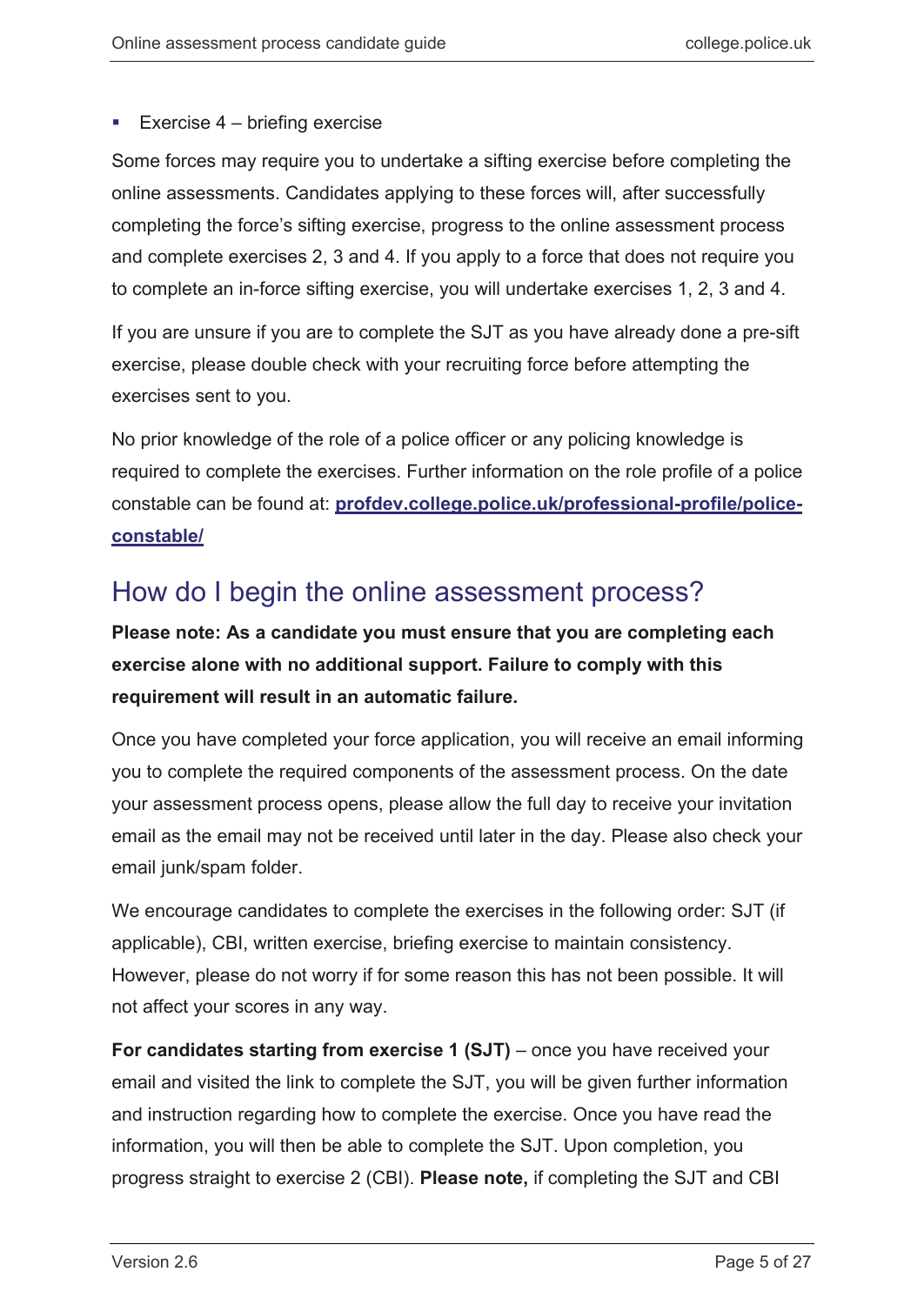together, the system may send out a duplication email. After completing exercises 1 and 2, you can complete exercise 3 and 4.

**For candidates starting from exercise 2 (CBI)** – once you have received your email and visited the link to complete the CBI, you will be given further information and instruction regarding how to complete the interview. Once you have read the information, you can complete the interview. You will see and hear interview questions, and you will be asked to record yourself giving your answers to the questions. After completing exercise 2, you can complete exercises 3 and 4.

We encourage you to complete the exercises in a timely manner and, where possible, allow enough time to complete the exercises in the same day.

Do **not** open more than one exercise link at the same time as this will potentially cause you technical issues with recording responses.

**Please note**, you must carry out the assessment alone, without the help of other people in both the preparation and assessment phases. You should also avoid the use of language and behaviour that could be considered offensive.

**Please note**, if you are unsure whether you should be completing the SJT as you have already completed a force sifting exercise, please contact your recruiting force to seek clarification.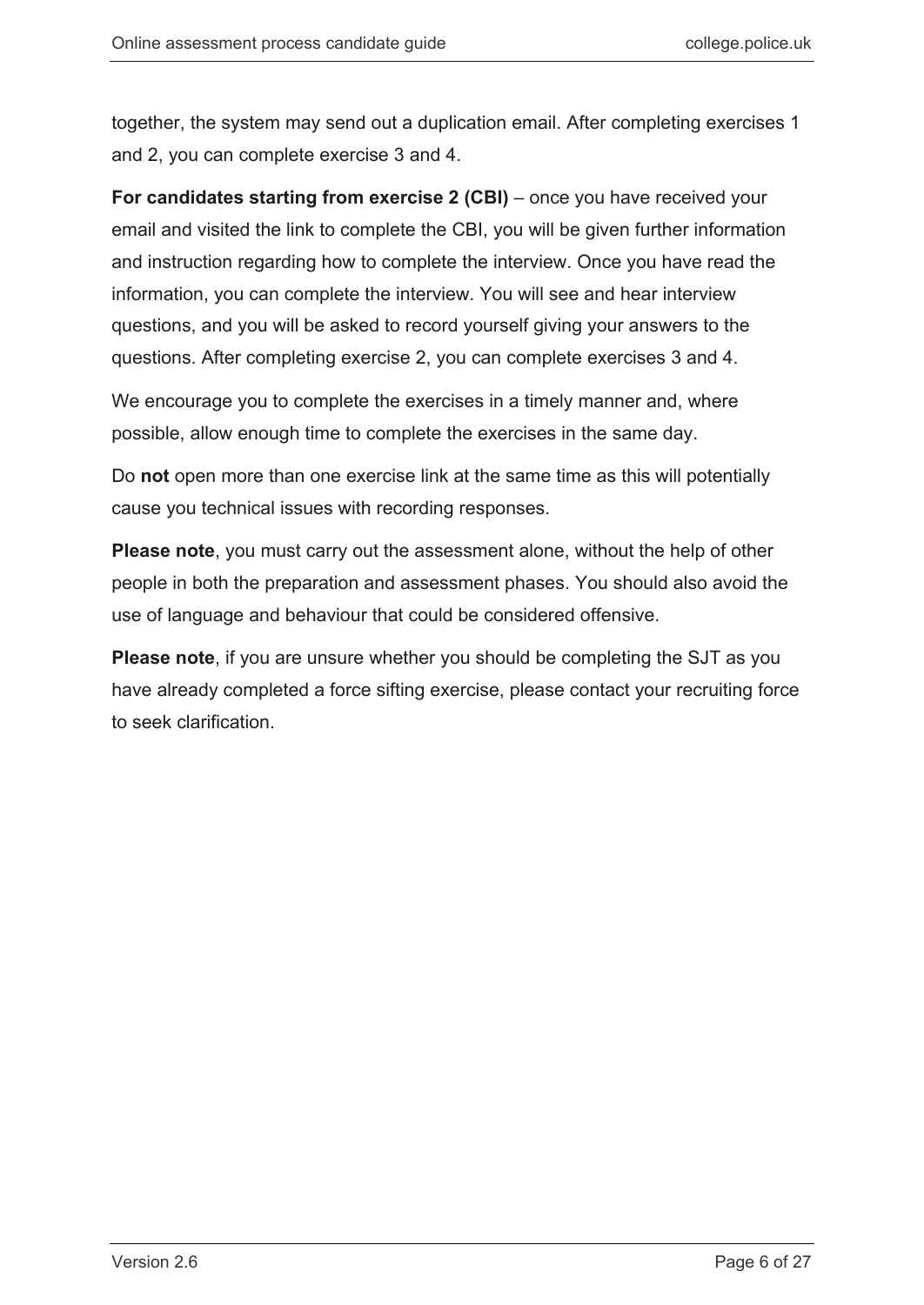## <span id="page-6-0"></span>Your journey as a candidate

Please see below a breakdown of the online assessment process from a candidate perspective.

Candidate applies to force.

Candidate undertakes application and eligibility checks.

## **Exercise 1: Situational judgement test (SJT)**

Depending on which force you are applying to, you may have already participated

in a sifting exercise, in which case you may start from exercise 2.

Approximate time to complete: 30 minutes

## **Exercise 2: Competency-based video interview (CBI)**

Candidates who complete exercise 1 will complete exercise 2 immediately after.

Approximate time to complete: 40 minutes

## **Exercise 3: Written exercise**

## **Exercise 4: Briefing exercise**

Candidates will receive links via email to complete exercises 3 and 4 in this order.

Approximate time to complete written exercise: 40 minutes

Approximate time to complete briefing exercise: 60 minutes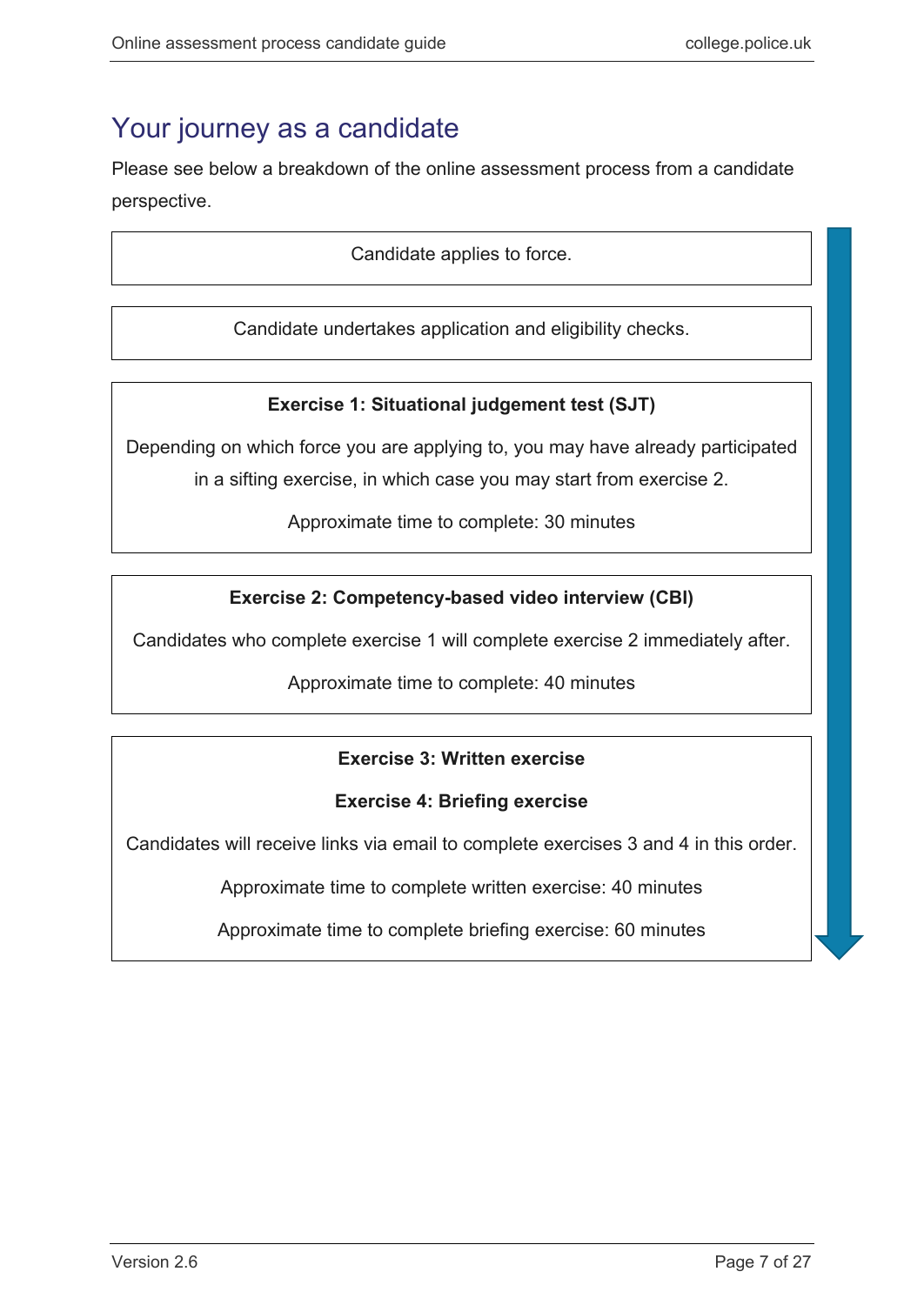## <span id="page-7-0"></span>Process breakdown

## <span id="page-7-1"></span>Exercise 1: Situational judgement test

The SJT measures your ability to choose the appropriate action in situations similar to those you are likely to face as a police constable. The SJT will measure your judgement and ability to make effective decisions against the CVF.

## **What to expect**

You'll be presented with 12 different questions, each with four response options.

After each question, you'll be prompted to say what you would do in the situation described.

Read each question carefully, and then select the response that you think is best.

This SJT should take you approximately 30 minutes to complete but we have set a time restriction of 120 minutes (two hours), so you don't have to rush things. Be sure to read everything carefully before making your selections.

You must complete this exercise in one sitting. You cannot pause or restart the exercise once you begin.

## **Before the SJT, we encourage you to:**

- ensure you are in a quiet room without distractions and where you won't be disturbed, so you can concentrate for the duration of the SJT
- make sure you have a strong internet connection via wifi if you have a weak connection, or if you are unsure, connect via an Ethernet cable
- ensure you have the latest version of your chosen internet browser installed
- ensure your device is on 'do not disturb' mode
- ensure electronic devices are fully charged or plugged in

## **During the SJT, we encourage you to:**

- **PEDITE:** pick the response that you think is the most effective for the scenario
- answer the questions in the order they are presented, as you must give an answer before moving on to the next question
- answer all of the questions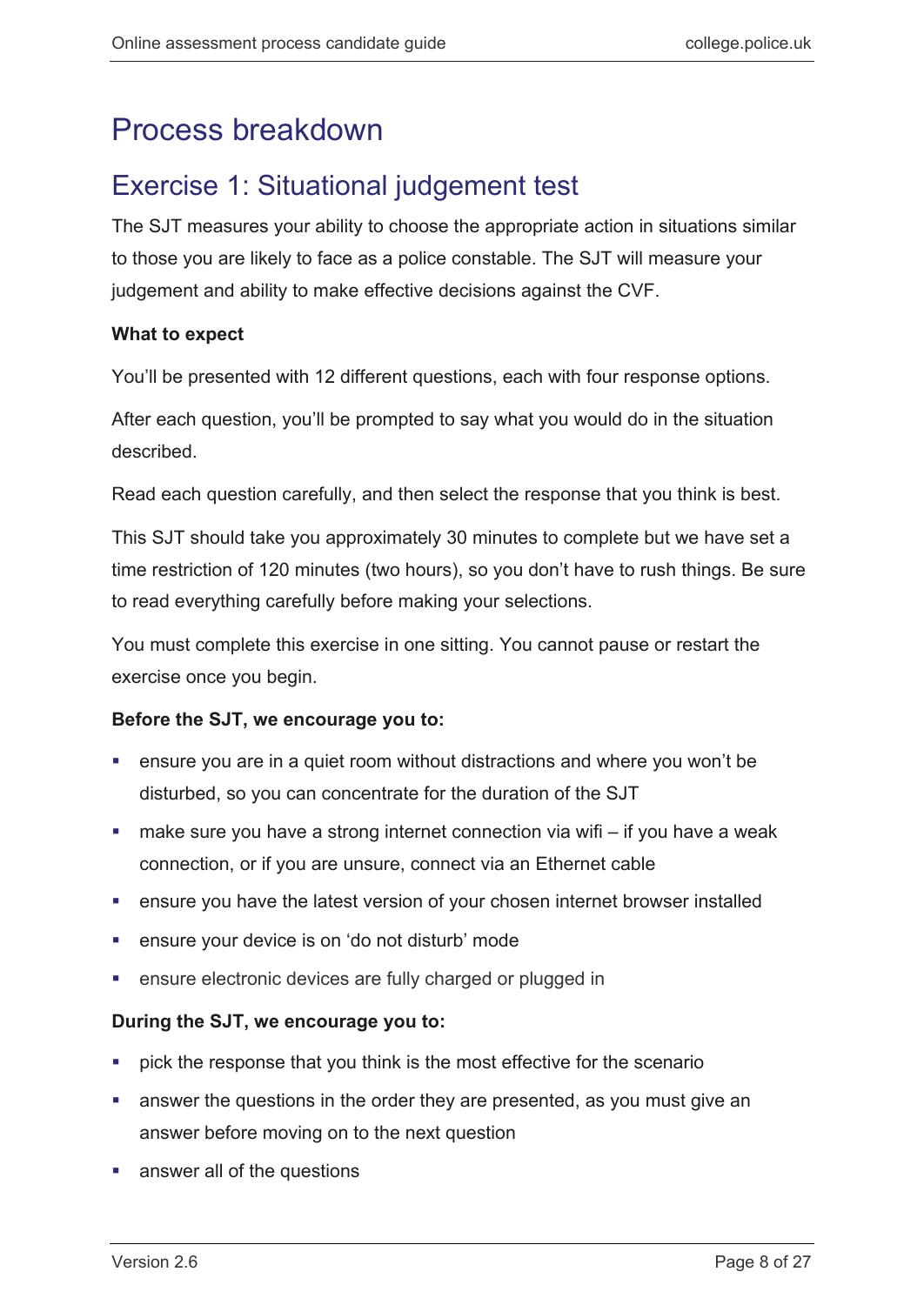- ensure you do not close or refresh your browser during the SJT as you may lose time during timed exercises
- **not close the Outmatch Interview app as this may affect your experience**
- contact us immediately via the 'need help' button on your screen or directly at **[support@outmatch.com](mailto:support@outmatch.com)** if you have any technical issues, so we can support a resolution – please do not finish the SJT if you are experiencing technical issues. You can expect a response within 30-60 minutes of your query

## **What do I need to take the SJT?**

You just need a laptop, desktop computer, mobile device or tablet.

### **How long will the SJT take?**

The SJT should take you approximately 30 minutes to complete but we've set a time restriction of 120 minutes (two hours).

### **Can I take breaks?**

No. This SJT must be completed in one sitting.

### **Do I need any specific experience to take, or do well in, the SJT?**

No. All of the scenarios have been carefully designed and do not require any specific technical knowledge. They're appropriate for all candidates, irrespective of experience.

### **How long will it take to receive my outcome?**

Your final outcome will be received at a later date, on completion of all exercises and after marking. Your recruiting force will provide you with information on the timeline of when to expect your results. You will then receive an email with notification and instructions how to access your results.

### **Is there a deadline to complete the SJT?**

This will be specified in your email from the force to which you applied. Please note, the deadline to complete the exercise will be **midnight** on the date specified by your recruiting force. The system may indicate your deadline as 1am in any emails you receive, please ignore this.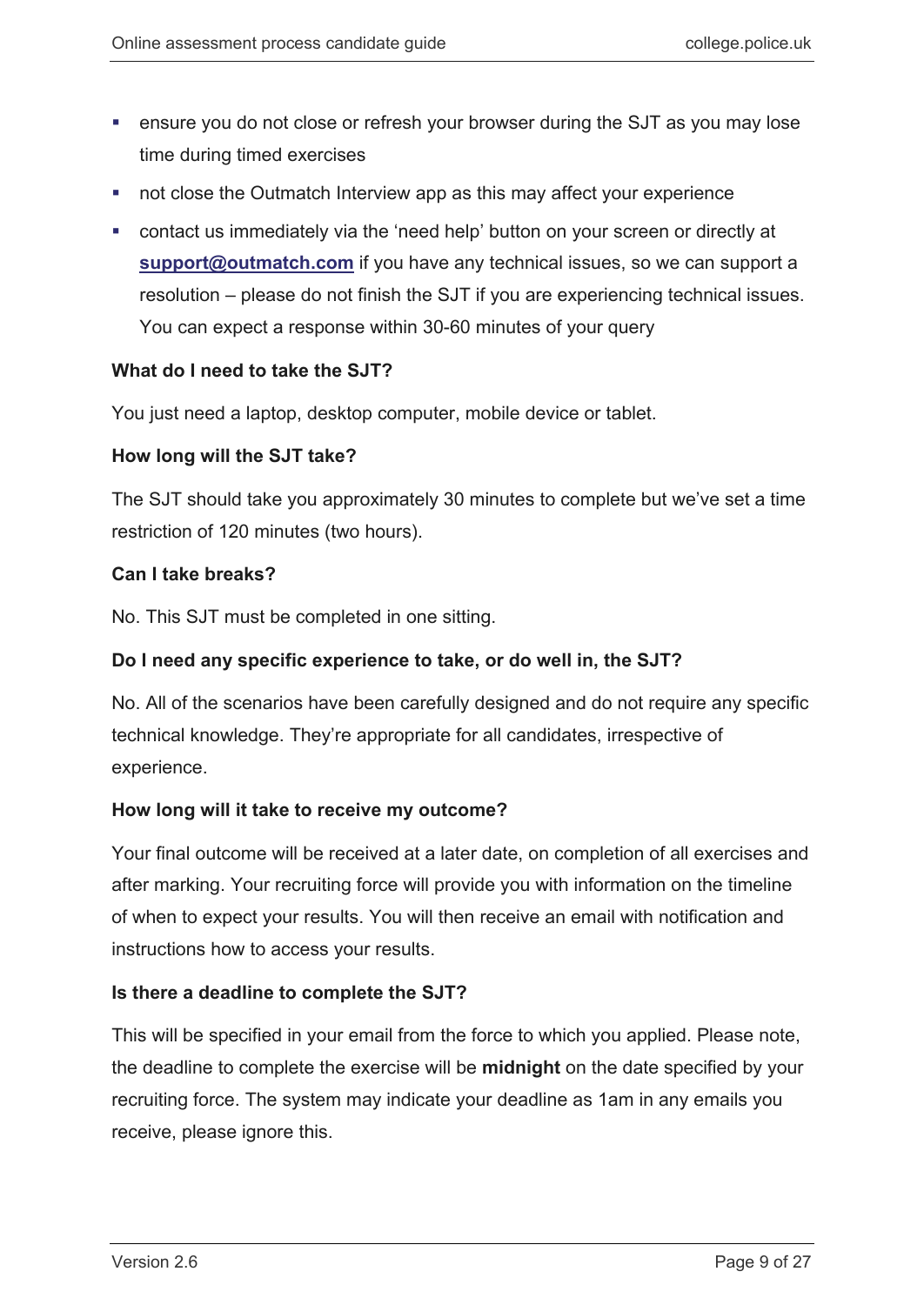Although this is an assessment process designed to help us find the very best candidates, it's also very important to us that we give you an insight into what it's like to work as a police constable. The questions have been carefully designed to do this.

## <span id="page-9-0"></span>Exercise 2: Competency-based interview

You will be asked a series of questions about how you have dealt with specific situations in the past. This is your opportunity to provide some examples of the key competencies and values that are important for police constables. You can use examples from both your work and personal life.

## **Method for answering competency and values-based interview questions**

There are multiple approaches to providing responses to competency and valuesbased questions. A common approach is the **STAR (situation**, **task**, **action** and **result)** methodology. The STAR methodology is a widely recognised communication technique that allows you to structure your answer to ensure that you cover the relevant points.

**Situation** – briefly describe the specific event or situation. This should be a short description to set the context.

**Task** – briefly explain what you had to do. What were you trying to achieve from the event or situation? What were the success criteria?

**Action(s)** – here is where you can really explain how you displayed the relevant behaviours and understanding. What did you do? How did you do it? Why did you do it that way? What skills did you use?

**Results** – summarise the results of your actions. What was the outcome? What did you learn?

It may also be beneficial to provide one example for each question and describe in greater detail as opposed to using different examples.

### **What to expect**

The interview will follow a structured format with a set list of questions. These questions are designed to make the process as fair and objective as possible.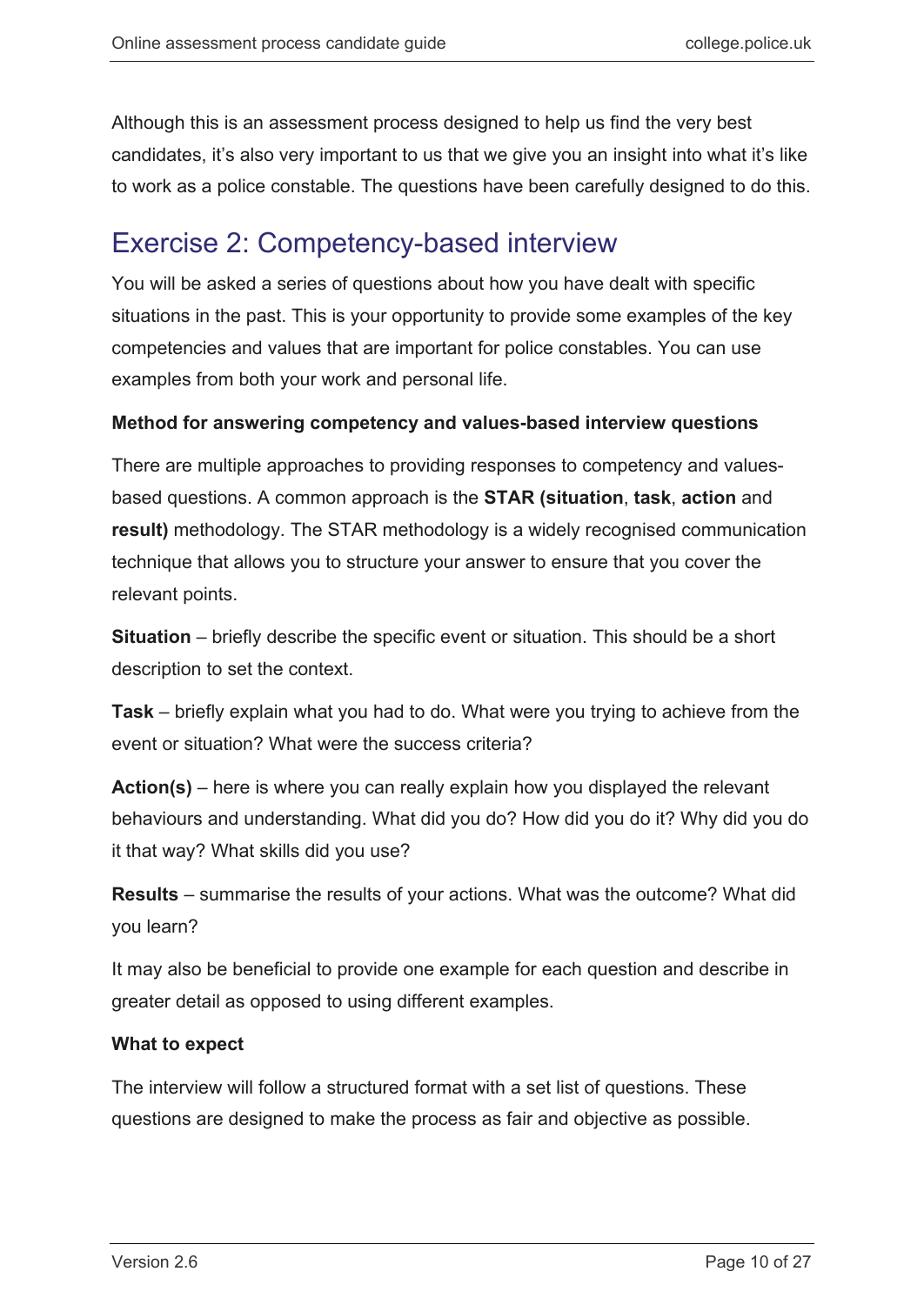You will be presented with five questions in total. You will be asked each question in turn. Each question will provide some prompts for you to consider when answering the questions.

Each question and subsequent prompts will be presented as text on screen. A prerecorded video will also appear with an assessor reading the questions to you. For each question, you will then have one minute (60 seconds) to consider the question and prepare your answer, after which you will have five minutes (300 seconds) to record your answer. Please ensure that you complete this exercise in one sitting. You cannot pause or restart the exercise once you begin.

You cannot re-record your answer.

Nothing that you say during the initial one minute (60 seconds) will be marked by the assessor. Once you have completed a response for the first question, you will then move on to the next question and progress through until you have completed all five.

In this exercise, you will be assessed on the following competencies and values from the CVF:

- $\blacksquare$  integrity
- public service
- **transparency**
- we take ownership
- we are innovative and open-minded

An assessor will review your responses once your session is completed.

### **Before the interview, we encourage you to:**

 ensure you are in a quiet room without distractions and where you won't be disturbed, so you can concentrate for the next 40 minutes. We do however recognise that unexpected interruptions may occur. If you are interrupted during your assessment, please take a moment to gather your thoughts and resume with your response. If you feel this interruption will heavily affect your performance, please contact **[recruit@college.pnn.police.uk](mailto:recruit@college.pnn.police.uk)**. If your recorded response picks up any wider communication that may support your response, this would be investigated and may potentially affect your outcome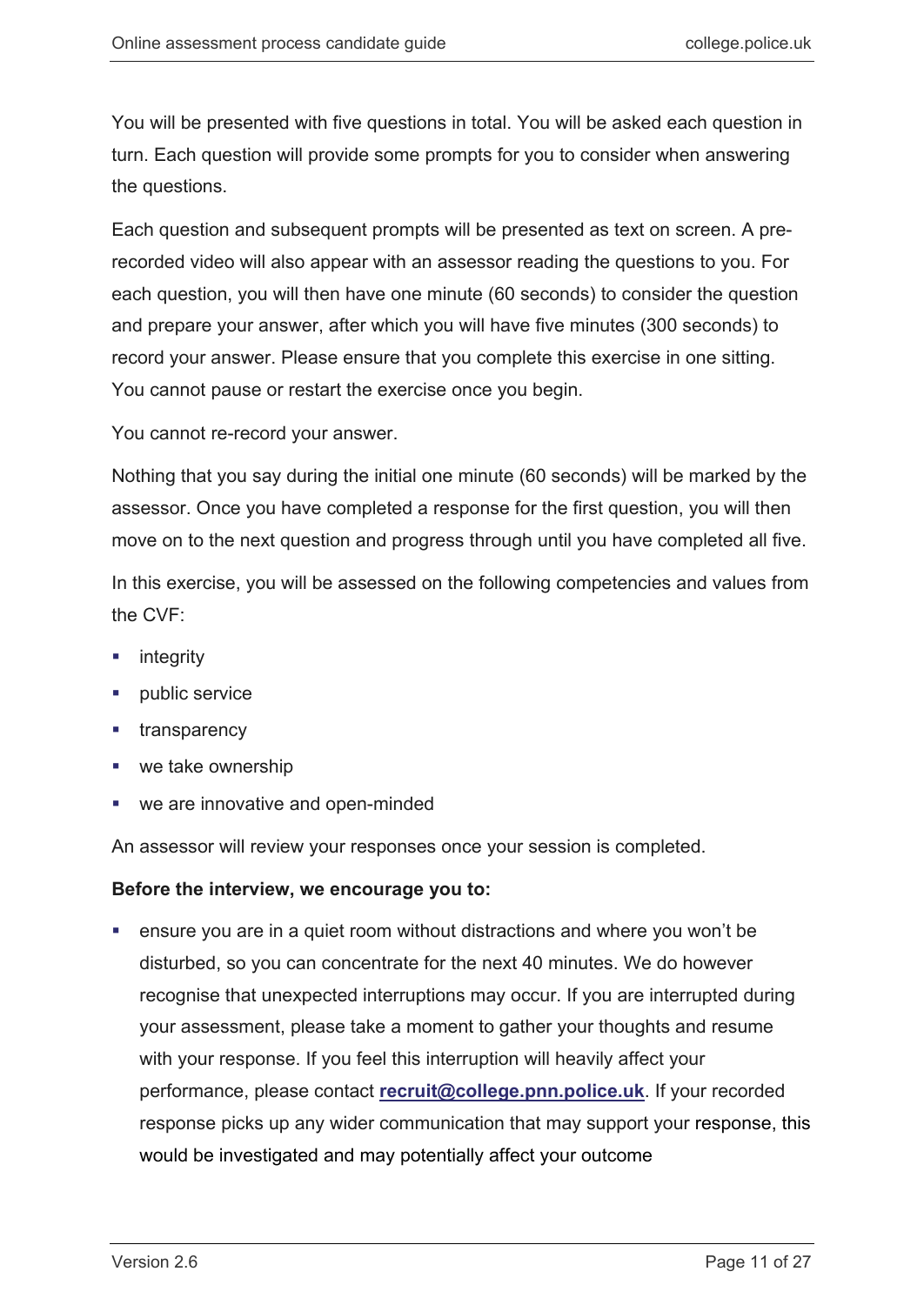- have access to a working microphone and a webcam
- allow the Outmatch Interview app to access your device's camera and audio
- $\blacksquare$  make sure you have a strong internet connection via wifi if you have a weak connection, or if you are unsure, connect via an Ethernet cable
- ensure you have the latest version of your chosen internet browser installed
- ensure your device is on 'do not disturb' mode
- **EXECTE:** ensure electronic devices are fully charged or plugged in

### **During the interview, we encourage you to:**

- refer to the online guidance given on the platform including use of prompts to structure your answer, but do not make any copy of the material by any means
- scroll to view prompts
- express yourself clearly and concisely
- be specific remember that you only have a limited amount of time to respond
- try to relax we are only making an assessment based on what you tell us about how you have dealt with situations in the past, nothing else
- answer all of the questions, ensuring you consider the relevant competency/values
- ensure you do not close or refresh your browser during the interview as you may lose time during timed exercises
- **not close the Outmatch Interview app as this may affect your experience**
- contact us immediately via the 'need help' button on your screen or directly at **[support@outmatch.com](mailto:support@outmatch.com)** if you have any technical issues, so we can support a resolution – please do not finish the interview if you are experiencing technical issues. You can expect a response within 30-60 minutes of your query

### **What do I need to take the interview?**

You just need a laptop, desktop computer, tablet or mobile device with access to speakers, a microphone and a webcam or inbuilt camera. If you are using a mobile device or tablet, please download the 'Outmatch Interview' app from your device's app store.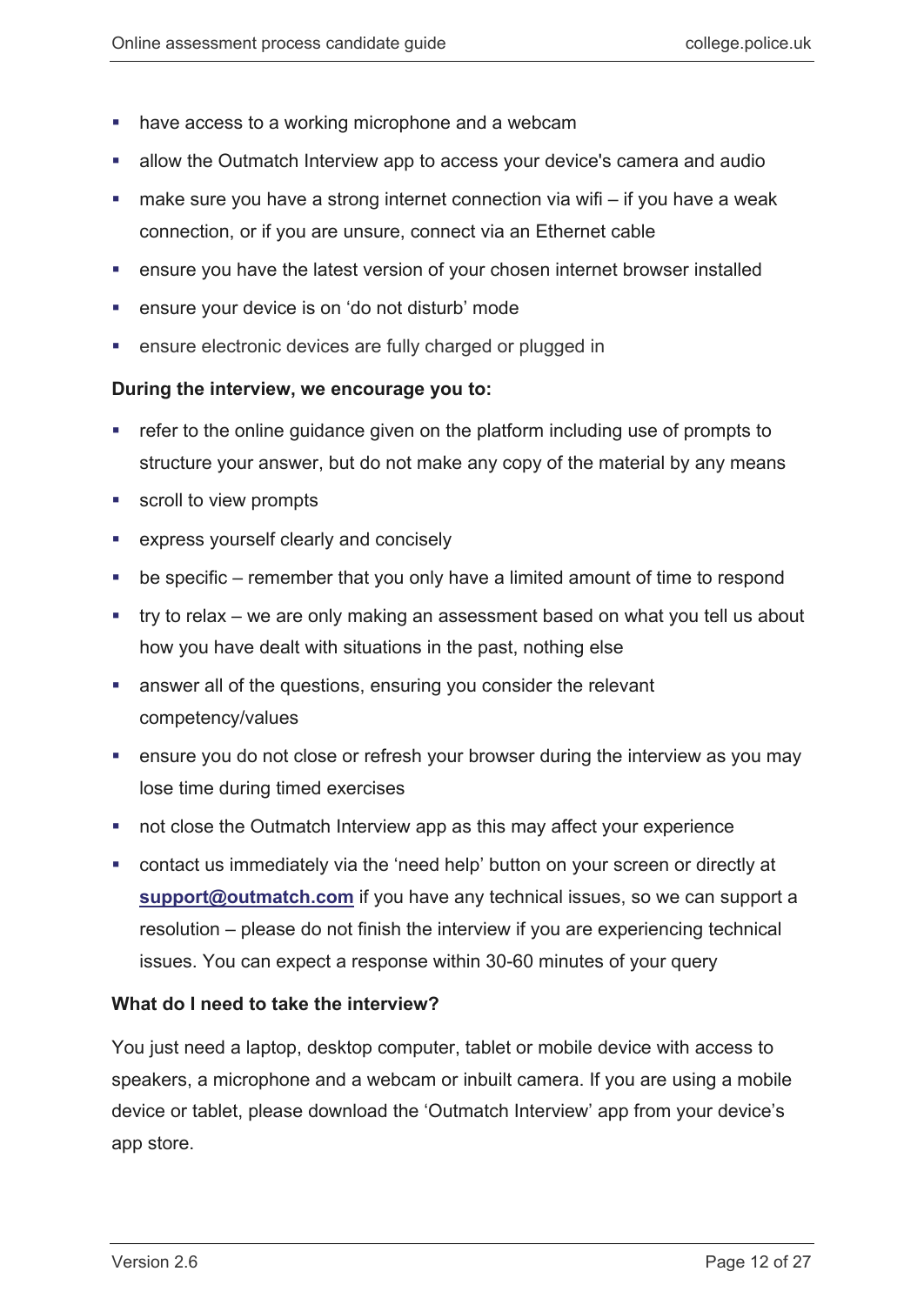## **How long will the interview take?**

Up to 40 minutes. You will be asked five questions. For each question, you will be given one minute to consider the question and five minutes to record your response.

### **Can I take breaks?**

No. The interview must be completed in one sitting.

### **Is there a deadline to complete the interview?**

This will be specified in your email from the force to which you applied. Please note, the deadline to complete the exercise will be **midnight** on the date specified by your recruiting force. The system may indicate your deadline as 1am in any emails you receive, please ignore this.

## **How long will it take to receive my outcome?**

Your final outcome will be received at a later date, on completion of all exercises and after marking. Your recruiting force will provide you with information on the timeline of when to expect your results. You will then receive an email with notification and instructions how to access your results.

## **Am I at a disadvantage if I have limited knowledge or experience using technology compared to other applicants?**

No. The online assessment process will not be assessing your technical skills in any way. You will solely be marked against the competencies and values that are required for the role of a police constable as highlighted in the link above.

## <span id="page-12-0"></span>Exercise 3: Written exercise

In this exercise, you will assume the role of a police constable and will have to complete an urgent written task for your line manager. You will be provided with four items of information to help you with this task. In your response, please only use the information provided and do not add or invent any additional information.

## **What to expect**

For this exercise, you will be assessed against the following competencies and values from the CVF:

impartiality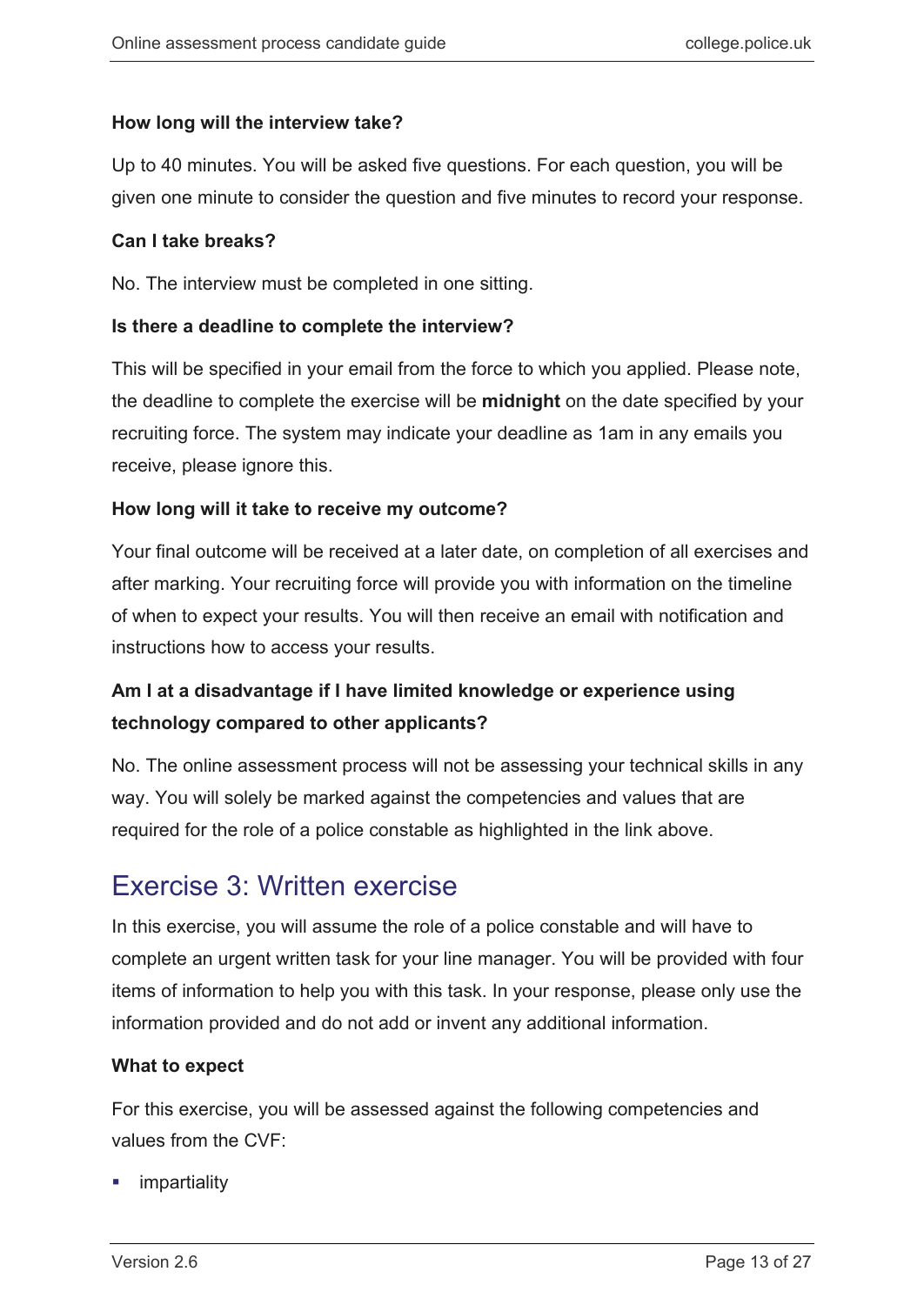- **we analyse critically**
- we deliver, support and inspire
- we are collaborative

You must complete this exercise in one sitting. You cannot pause or restart the exercise once it has started. Please only visit the link to the exercise when you are ready to complete.

You will have up to two hours to complete the exercise but it is expected to take roughly 40 minutes to complete. When you submit your response you will receive a message from the platform asking 'Are you sure you want to proceed? You will not be able to return to your answer'. Only confirm when your answer is completed to your satisfaction.

### **Before the written exercise, we encourage you to:**

- ensure you are in a quiet room without distractions and where you won't be disturbed, so you can concentrate for the duration of the exercise
- make sure you have a strong internet connection via wifi if you have a weak connection, or if you are unsure, connect via an Ethernet cable
- ensure you have the latest version of your chosen internet browser installed
- ensure your device is on 'do not disturb' mode
- **EXECTE:** ensure electronic devices are fully charged or plugged in

### **During the written exercise, we encourage you to:**

- **numake note of the timer displayed in the top left of your screen to manage your** time
- **EXED** make use of the information that is provided to you in the exercise
- contact us immediately if you have any technical issues, either via the 'need help' button that is visible during your exercise or directly at **[support@outmatch.com](mailto:support@outmatch.com)** so we can support a resolution – please do not finish the exercise if you are experiencing technical issues
- **EXT** ensure you do not close your browser, as you may lose time during a timed assessment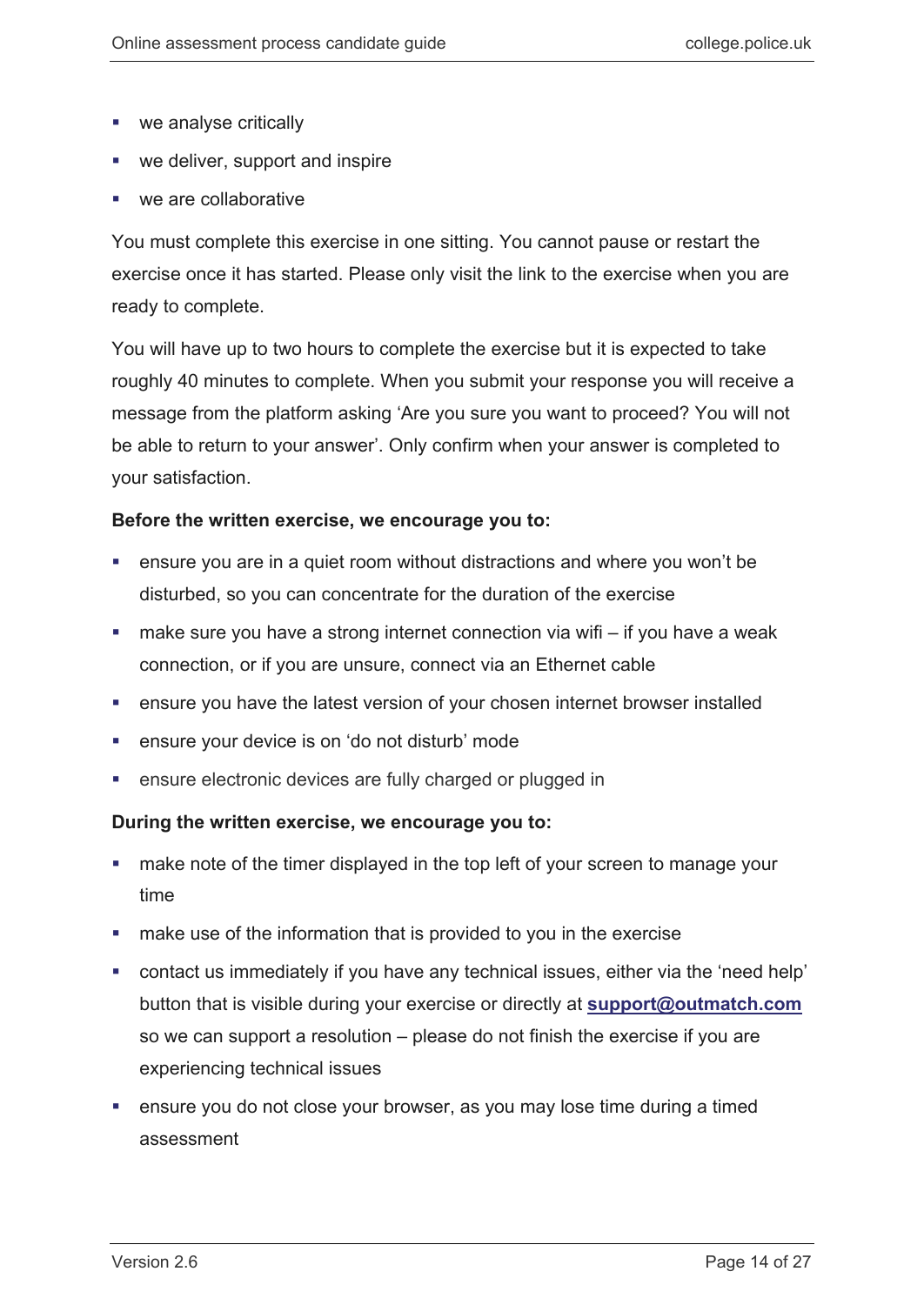ensure you do not click 'refresh' or click 'back' during your exercise as you may lose your typed response

### **What do I need to take the written exercise?**

You just need a laptop, desktop computer or tablet. Mobiles can be used but your experience and performance could be affected and therefore we would not recommend this option if possible.

### **Can I take breaks?**

No. This exercise must be completed in one sitting.

### **How long will the exercise take?**

The candidate instructions should take approximately 10 minutes to read. The exercise should take approximately 40 minutes to complete but we have set a time restriction of 120 minutes (two hours) so you don't have to rush things. Make sure that you do not let the time run out as if you do, your response will not be submitted.

### **How can I complete my written response?**

The only way for you to complete your written response is through the Outmatch platform. Please do not use any other means of communicating your answer as this will not be accepted. Copying and pasting your response from another application onto the platform will not be accepted. If you have any system issues, please report them to **[support@outmatch.com](mailto:support@outmatch.com)** and do not complete the exercise.

### **Will my spelling and grammar be assessed as part of this exercise?**

No. We appreciate candidates will be completing the written exercise on different devices and some may have access to spell check while others may not. Therefore, to ensure a fair approach, we will not be assessing candidates' spelling or grammar in this exercise.

## **Is there a deadline to complete exercise 3?**

This will be specified in your email from the force to which you applied. Please note, the deadline to complete the exercise will be **midnight** on the date specified by your recruiting force. The system may indicate your deadline as 1am in any emails you receive, please ignore this.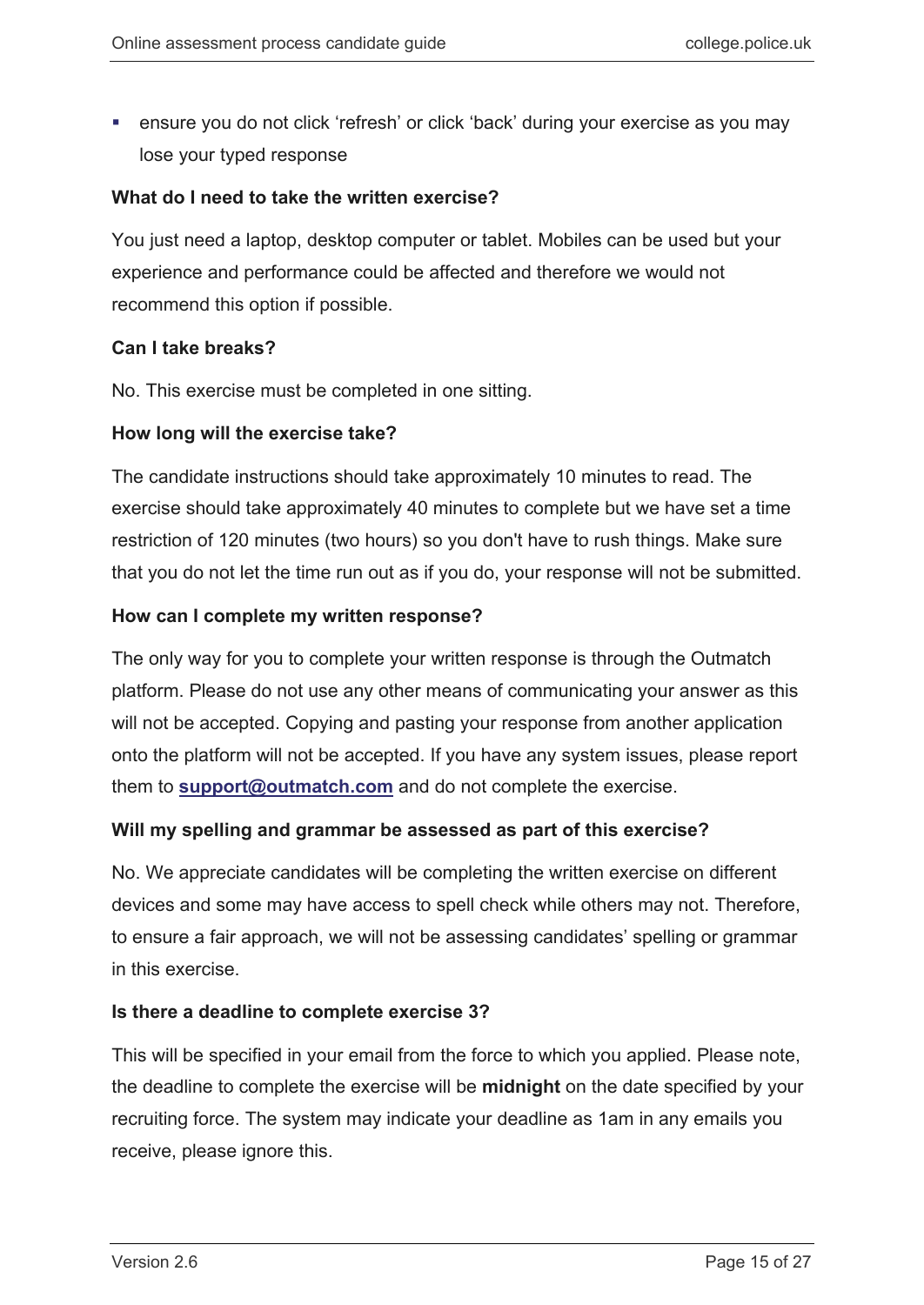## **How long will it take to receive my outcome?**

<span id="page-15-0"></span>Your final outcome will be received at a later date, on completion of all exercises and after marking. Your recruiting force will provide you with information on the timeline of when to expect your results. You will then receive an email with notification and instructions how to access your results.

## Exercise 4: Briefing exercise

In this exercise, you will assume the role of a police constable and will have responsibility for dealing with some issues presented to you. You will be tasked with providing a verbal response to a number of questions in relation to this issue. You will be provided with preparation materials to consider your answer. In your response, please only use the information provided and do not add any additional information.

Each question and subsequent prompts will be presented as text on screen. A prerecorded video will also appear with an assessor reading the questions to you.

## **What to expect**

The exercise should last approximately 60 minutes in total. The exercise will comprise of the following:

## **Exercise preparation**

You will be presented with some initial information about the exercise. You should need approximately 10 minutes to independently read the preparation materials and consider your response to part 1 of the scenario, although this initial preparation stage is not timed and is not assessed.

## **Exercise**

You will then have approximately another further 50 minutes in which you will be given questions to answer. This will be split into three parts.

## **Part 1**

After completing your preparation, you will be asked to answer four questions in part 1. For each question, you will be presented with a video where the question is read aloud. The question will also appear on your screen so you can also read it. Once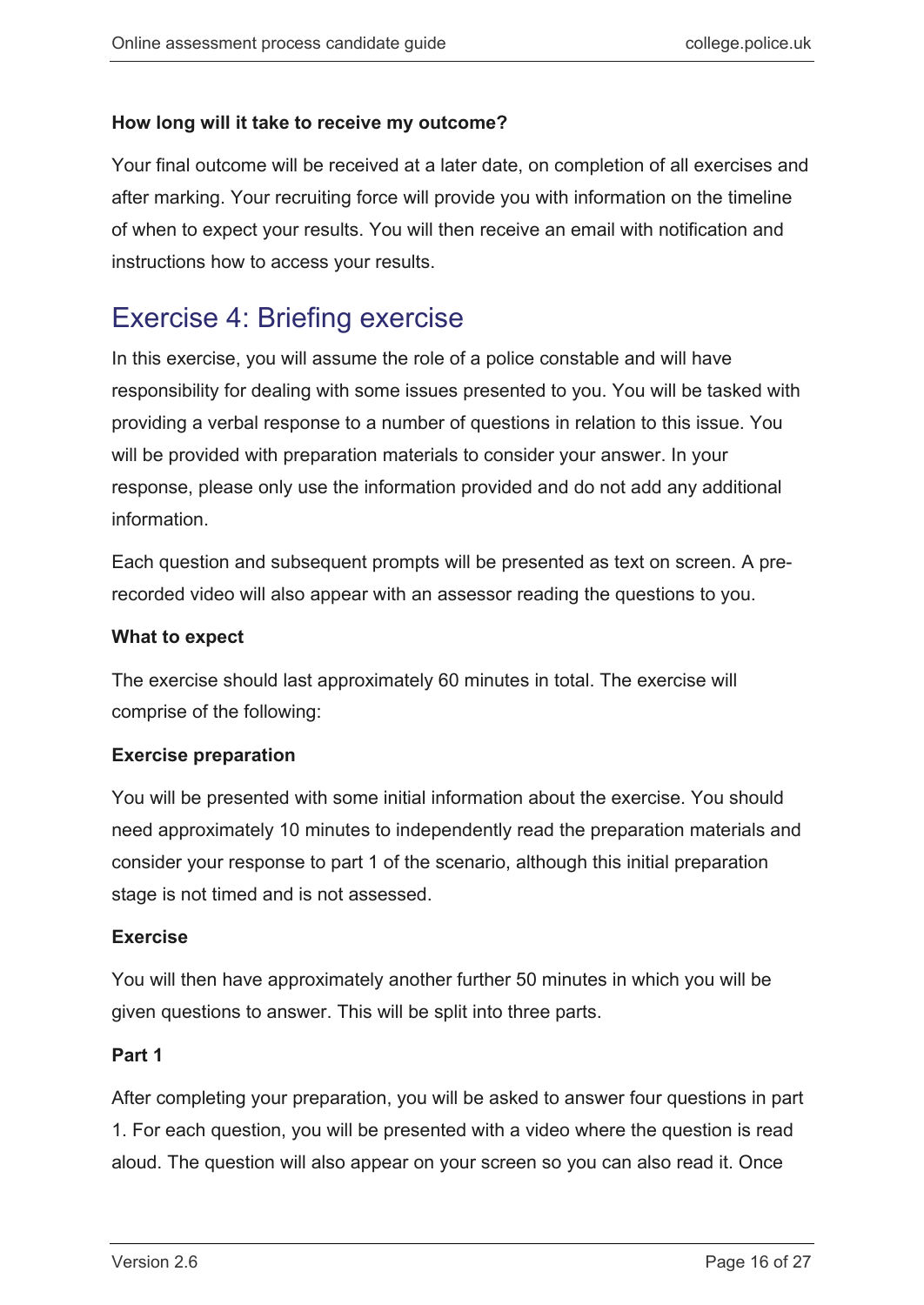the video ends, you will have up to one minute (60 seconds) to prepare your response to the question. You will then have three minutes (180 seconds) to provide your response to the question.

## **Part 2 and part 3**

You will be provided with some new information to consider, and you will be asked to answer four questions. For each question, you will be presented with a video where the question is read aloud. The question will also appear on your screen so you can also read it. Once the video ends, you will have up to one minute (60 seconds) to prepare your response to the question. You will then have three minutes (180 seconds) to provide your response to the question.

\*Additional time will be made up of viewing video questions and platform navigation.

In this exercise, you will be assessed on the following competencies and values from the CVF:

- public service
- we are emotionally aware
- we take ownership
- we are innovative and open-minded

## **Before the briefing exercise, we encourage you to:**

- ensure you are in a quiet room without distractions, so you can concentrate. We do however recognise that unexpected interruptions may occur. If you are interrupted during your assessment, please take a moment to gather your thoughts and resume with your response. If you feel this interruption will heavily impact on your performance, please contact **[recruit@college.pnn.police.uk](mailto:recruit@college.pnn.police.uk)**. If your recorded response picks up any wider communication that may support the answer you provide, this would be investigated and may potentially affect your outcome
- have access to a working microphone and a webcam
- **EXEDENT Allow the Outmatch Interview app to access your device's camera and audio**
- make sure you have a strong internet connection via wifi if you have a weak connection, or if you are unsure, connect via an Ethernet cable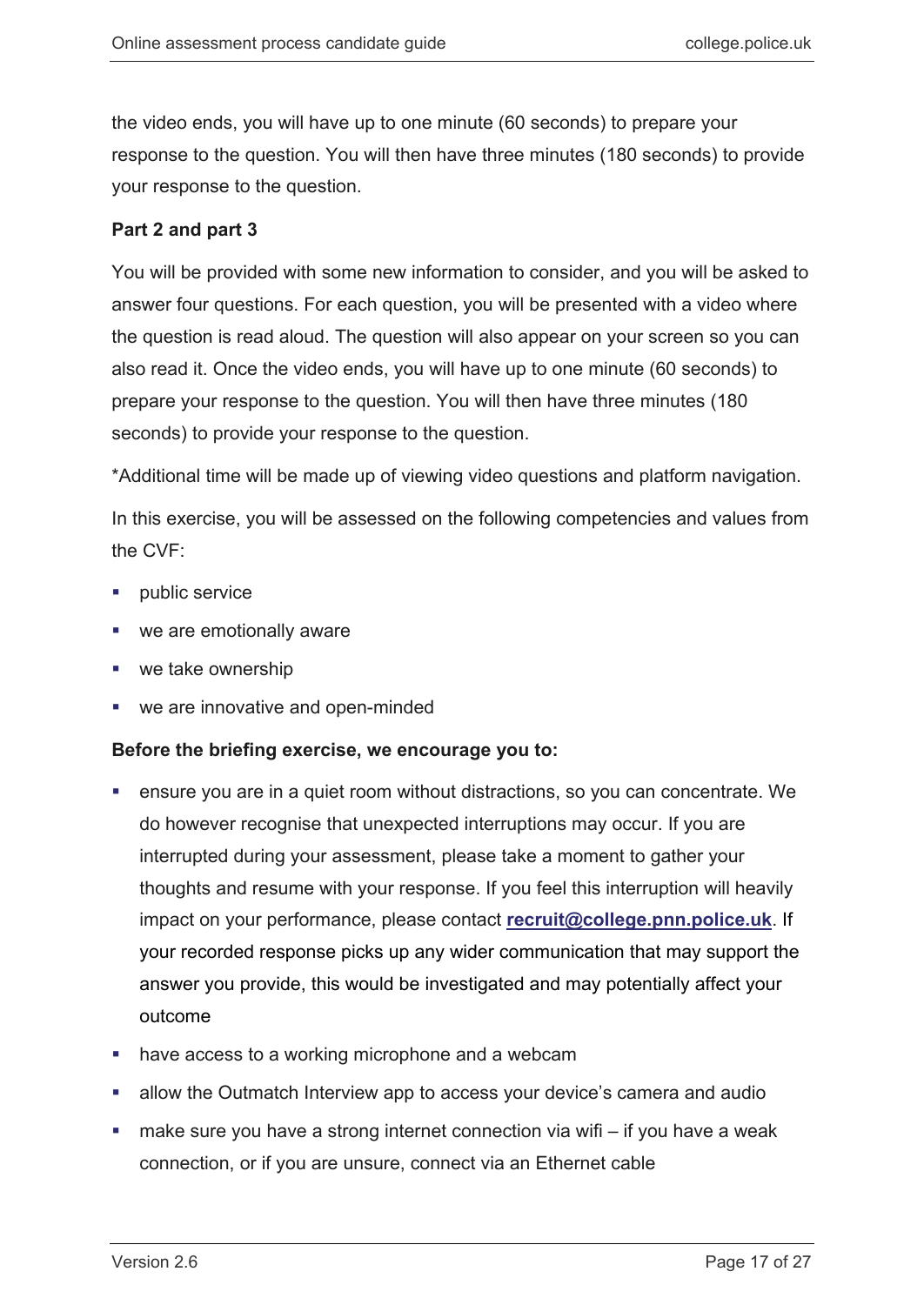- ensure you have the latest version of your chosen internet browser installed
- ensure your device is on 'do not disturb' mode
- ensure electronic devices are fully charged or plugged in

### **During the briefing exercise, we encourage you to:**

- consider the issues raised and how the police can build positive relationships
- make note of the online guidance given on the platform (including use of prompts to structure your answer)
- **scroll to view the prompts**
- express yourself clearly and concisely
- be specific remember that you only have a limited amount of time to respond
- try to relax we are only making an assessment based on what you tell us
- **PED Prepare alone and without reference to any materials or information, whether** electronic or printed
- answer all of the questions, ensuring you consider the relevant competencies and value
- ensure you do not close or refresh your browser during the exercise as you may lose time during timed exercises
- not close the Outmatch Interview app as this may affect your experience
- contact us immediately if you have any technical issues, either via the 'need help' button that is visible during your exercise or directly at **[support@outmatch.com](mailto:support@outmatch.com)** so we can support a resolution – please do not finish the exercise if you are experiencing technical issues

### **What do I need to take the briefing exercise?**

You just need a laptop, desktop computer, tablet or mobile device with access to speakers, a microphone and a webcam or inbuilt camera. If you are using a mobile device or tablet, please download the 'Outmatch Interview' app from your device's app store.

### **Can I take breaks?**

No. The briefing exercise must be completed in one sitting.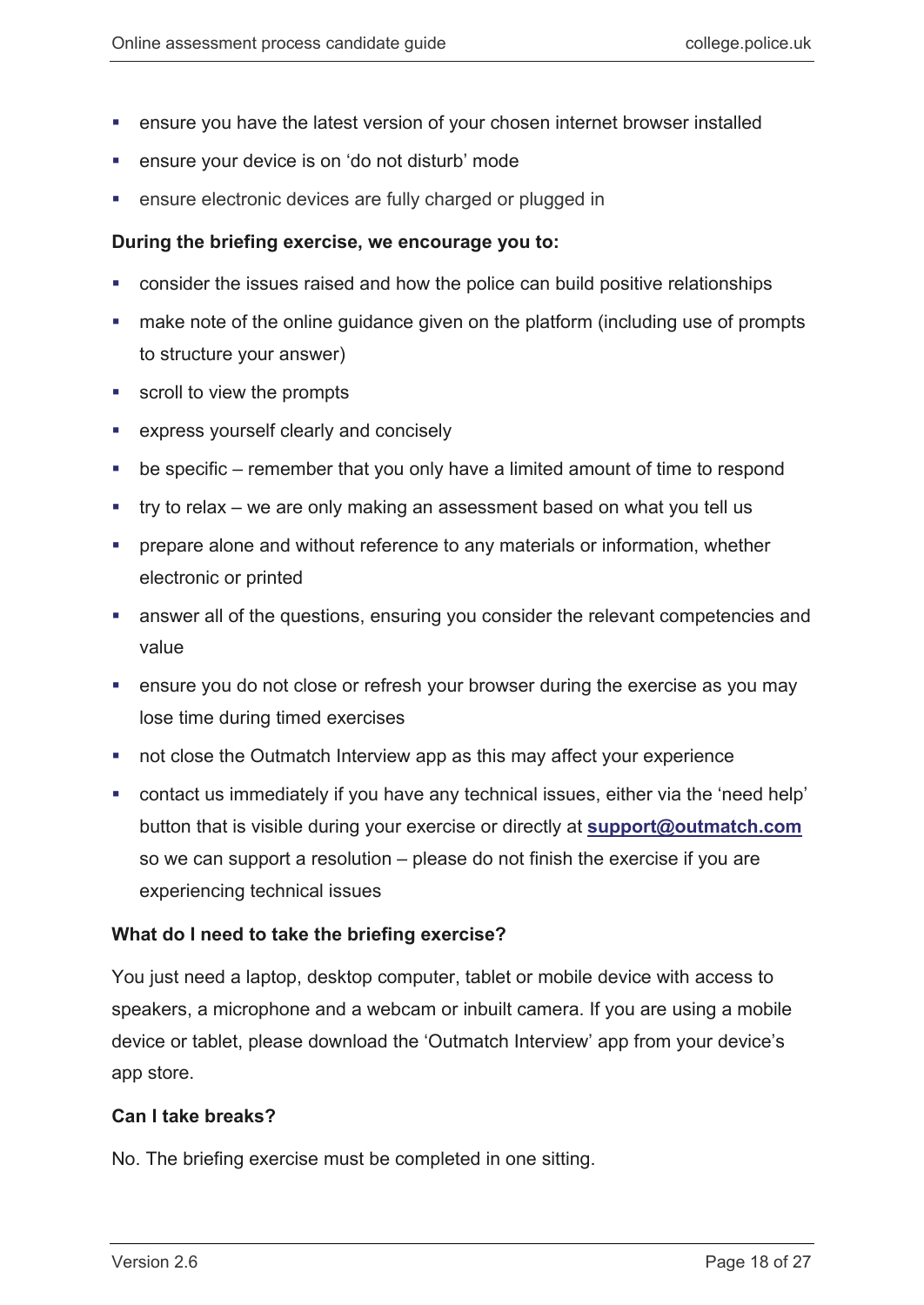## **Is there a deadline to complete exercise 4?**

This will be specified in your email from the force to which you applied. Please note, the deadline to complete the exercise will be **midnight** on the date specified by your recruiting force. The system may indicate your deadline as 1am in any emails you receive, please ignore this.

## **How long will it take to receive my outcome?**

Your final outcome will be received at a later date, on completion of all exercises and after marking. Your recruiting force will provide you with information on the timeline of when to expect your results. You will then receive an email with notification and instructions how to access your results.

## **Am I at a disadvantage if I have limited knowledge or experience using technology compared to other applicants?**

No. The online assessment process will not be assessing your technical skills in any way. You will solely be marked against the competencies and values that are required for the role of a police constable.

## **[Competency and values framework \(CVF\) | College of Policing](https://www.college.police.uk/career-learning/career-development/competency-and-values-framework-cvf)**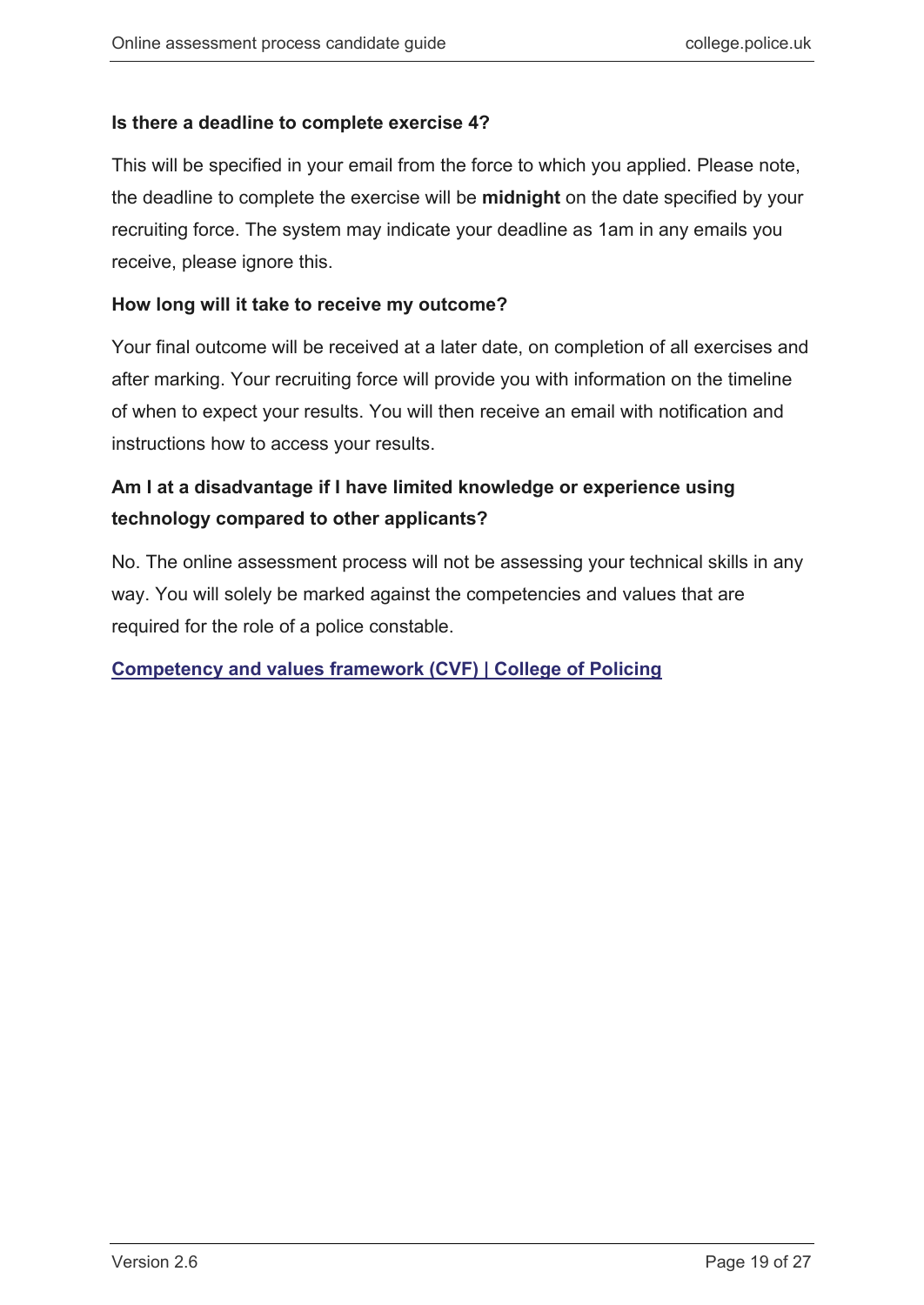# <span id="page-19-0"></span>How can I prepare?

Firstly, reading this candidate guide will help you know what to expect during the assessment and how to prepare effectively.

It may also be useful for you to consider your experience in relation to each of the competencies and values being assessed.

You may find it useful to carry out a self-assessment to think of any competencies you could develop or get more experience of. You may also consider talking to your colleagues, family and friends about the assessment.

## <span id="page-19-1"></span>How should I approach the online assessment process?

- Be professional.
- Stay relaxed.
- Have an open mind.
- **Be yourself.**
- **Behave as naturally as possible.**
- Remember that all the information you will need is provided to you.
- Read and listen to instructions carefully.
- Enjoy the experience and your opportunity to demonstrate what you are capable of.

## <span id="page-19-2"></span>How to plan for the online assessment process

- **Read relevant documents sent to you by your recruiting force.**
- Read the CVF and think about how you can demonstrate the competencies and values being assessed.
- Get a good night's sleep.
- **Ensure you have all the relevant equipment required to access the exercises** online.
- Ensure the system you use is up to date and working at full capacity to support performance.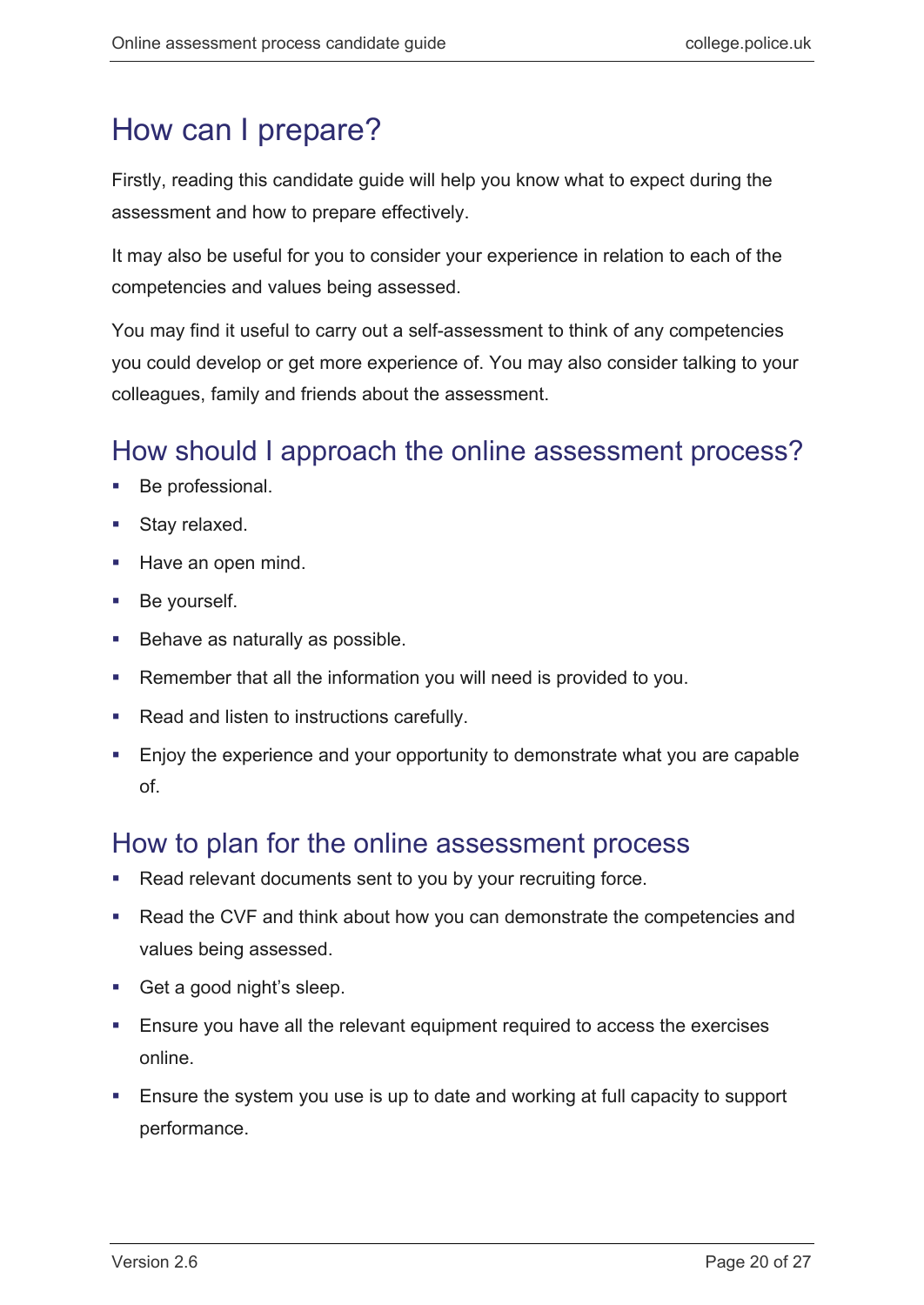# <span id="page-20-0"></span>Frequently asked questions

## <span id="page-20-1"></span>Can I bring in prepared notes?

You cannot bring prepared notes into any of the exercises as part of the online assessment process. Everything you require to answer the questions appropriately will be available on the Outmatch system. As each exercise is different, please see below a breakdown of what you are entitled to in relation to preparation on the system.

- CBI after receiving the question, you can make notes to prepare your answer.
- Written exercise you can make notes in the answer box, but please ensure you delete any content you do not want to submit.
- Briefing exercise you can make notes during the preparation phase and after receiving the question.

## **You can refer to notes that you have written during the exercises.**

In line with the candidate declaration, please ensure all notes are securely destroyed. Notes must not be shared with anybody, including potential candidates or other parties. This would be considered a breach of integrity and could impact your potential to be recruited in the role.

## <span id="page-20-2"></span>What is the Red Flag policy?

You are expected to act in line with the principles and standards of behaviour, as set out in the Code of Ethics, at all times during the assessment. A copy of the Code of Ethics can be found here: **[Code of Ethics](https://paas-s3-broker-prod-lon-6453d964-1d1a-432a-9260-5e0ba7d2fc51.s3.eu-west-2.amazonaws.com/s3fs-public/2021-02/code_of_ethics.pdf)**

If you are believed to have acted in contravention of the Code, been inappropriate to others, or acted in a way that would provide you an unfair advantage over other candidates, the Quality Assurance (QA) team will be notified. The QA team will independently review any evidence in relation to your behaviour and decide if there is sufficient evidence to award you an automatic fail. As the independent verification by the QA team allows us to be confident of the decision made, you cannot appeal against an automatic fail received at the assessment.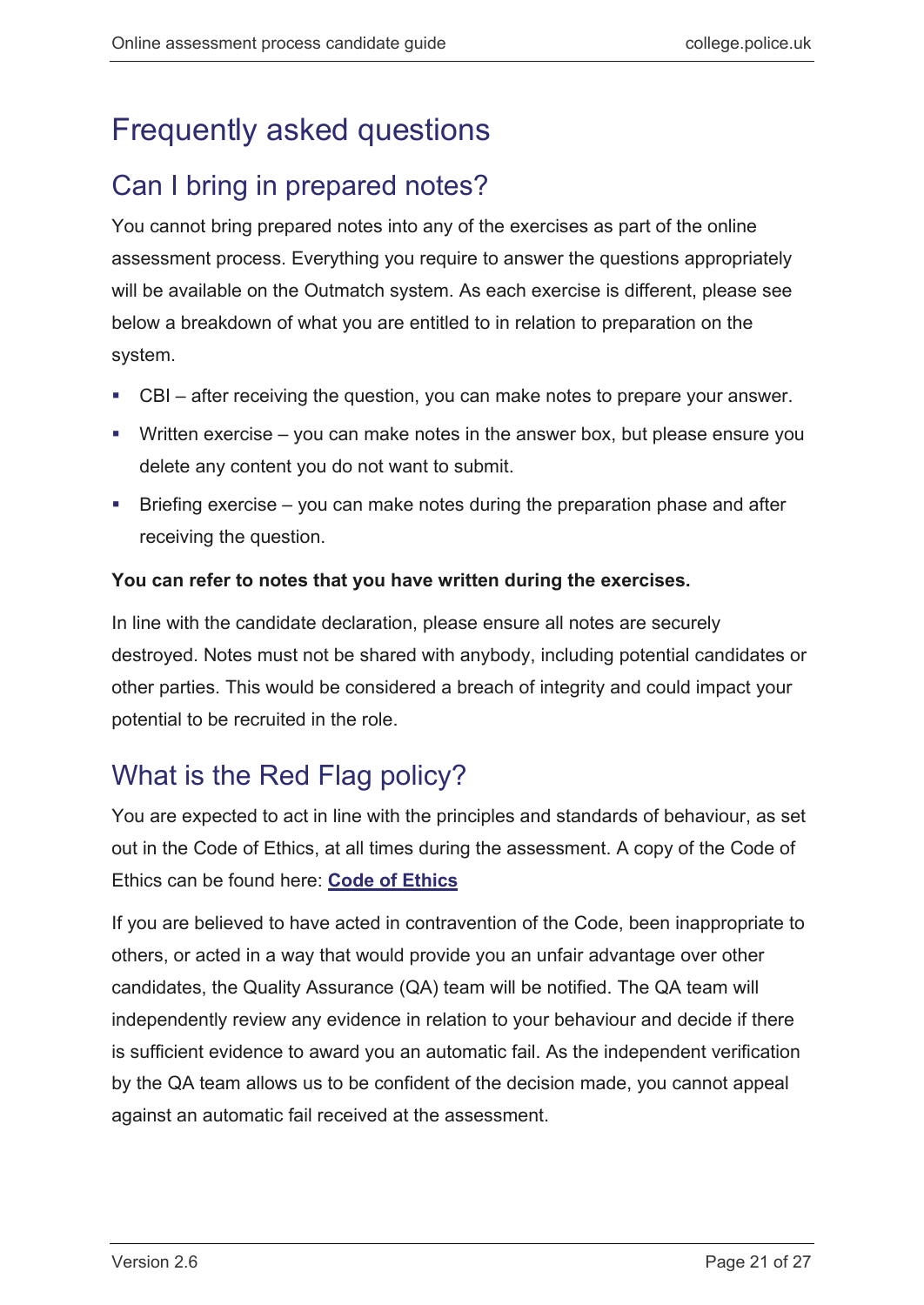You should treat all exercises at the assessment as you would treat any other tests or examinations. You must not note or record the assessment material in any way.

## <span id="page-21-0"></span>How am I assessed during the exercises?

A fair and transparent recruitment process is important to us. Our assessors will assess you solely on your performance in the exercises you take. To ensure this, we will have a team who are responsible for quality assuring the performance of assessors to ensure a fair process.

We have designed the assessment to make sure that we assess each of the competencies and values relevant to the role of a police constable.

You do not need to know about the law or procedures relating to police work to be successful at the assessment.

## <span id="page-21-1"></span>Who are the assessors?

The assessors are police officers, police staff or people who have been specifically chosen from the community, many of whom have supported previous police constable recruitment campaigns. All assessors have received specific training in relation to the online process and they are continually monitored to assess performance.

## <span id="page-21-2"></span>What information do the assessors have about me?

The assessors will only know your name and email address. They will not have seen any other information about you and they will not know whether you have applied before.

## <span id="page-21-3"></span>How often will I receive email reminders to complete exercises?

Once you have been invited to complete an exercise, you will receive daily reminders from the system. This is to ensure as a candidate, you do not miss your opportunity to complete the process. Although you will receive the reminders on a daily basis, there is no pressure to complete as long as the exercises are completed before your set deadline.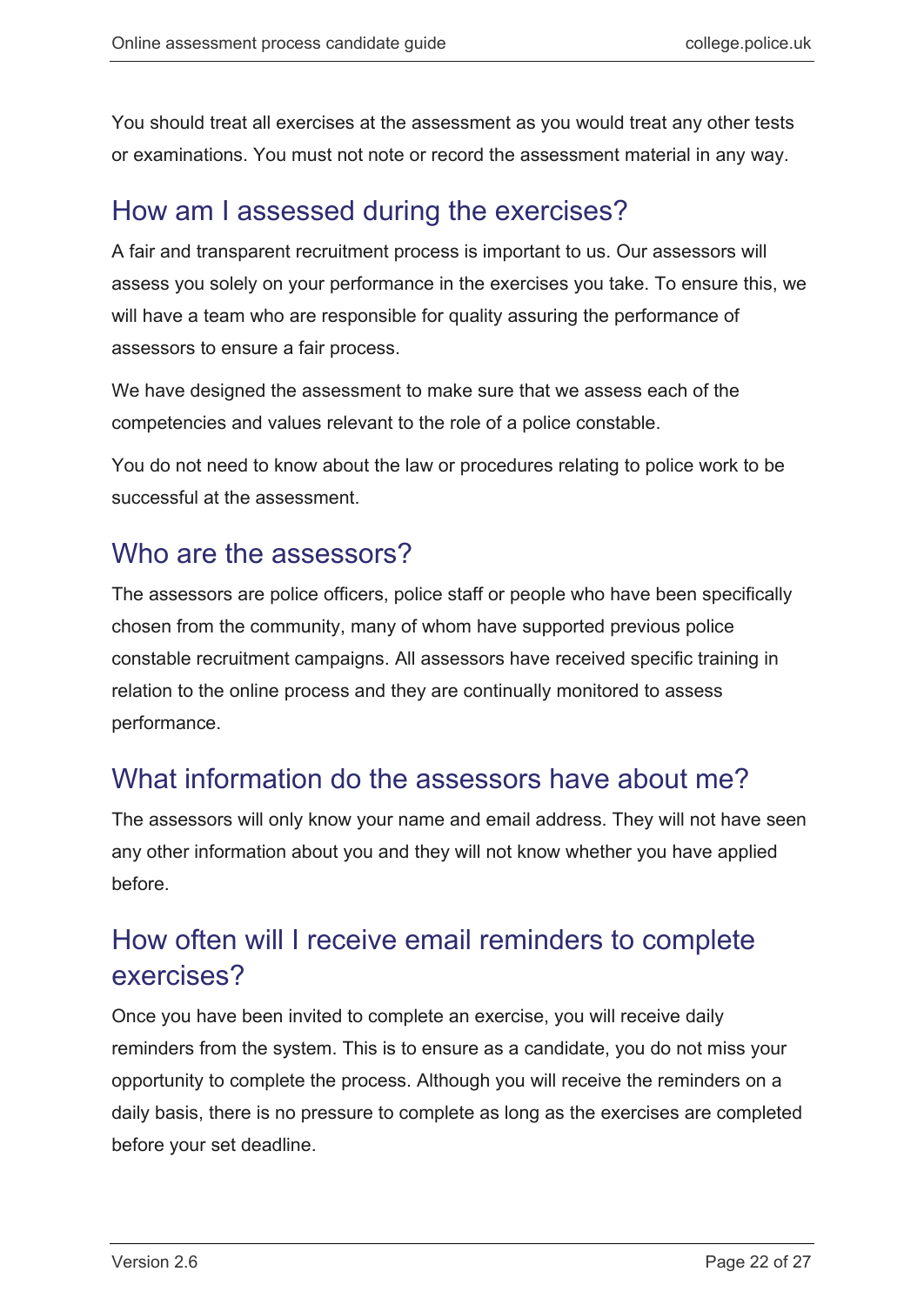## <span id="page-22-0"></span>What accommodation or reasonable adjustment can be provided?

Should you have any condition, temporary or otherwise, that might cause you to be disadvantaged during the assessment – for example pregnancy, injury or disability, including dyslexia – you **may** be entitled to an accommodation or reasonable adjustment.

If you believe you may have a condition that could disadvantage you at the assessment, please contact the force you are applying to, who can assist you with your application for an accommodation or reasonable adjustment.

Any accommodation or reasonable adjustment provided for the assessment will be based on the information provided to us in a relevant report produced by an appropriately qualified professional. Reasonable adjustments may include additional time, speech to text software or other adjustments as recommended by a specialist.

## <span id="page-22-1"></span>Can I change the background colour of the device I am using?

If you experience visual stress, it is acceptable to change the background colour of the device you are using. This can be achieved by either changing the preferences on your browser or by downloading an app from your device's app store that allows you to customise the background on your device. You are not required to seek permission from the College of Policing or recruiting force before making these changes to your device.

## <span id="page-22-2"></span>Can I use a coloured overlay on my device's screen?

If you experience visual stress, it is acceptable to use a coloured overlay and place it on your device's screen. You will be required to provide your own coloured overlay to ensure the colour is suitable for you. You are not required to seek permission from the College of Policing or recruiting force before using a coloured overlay.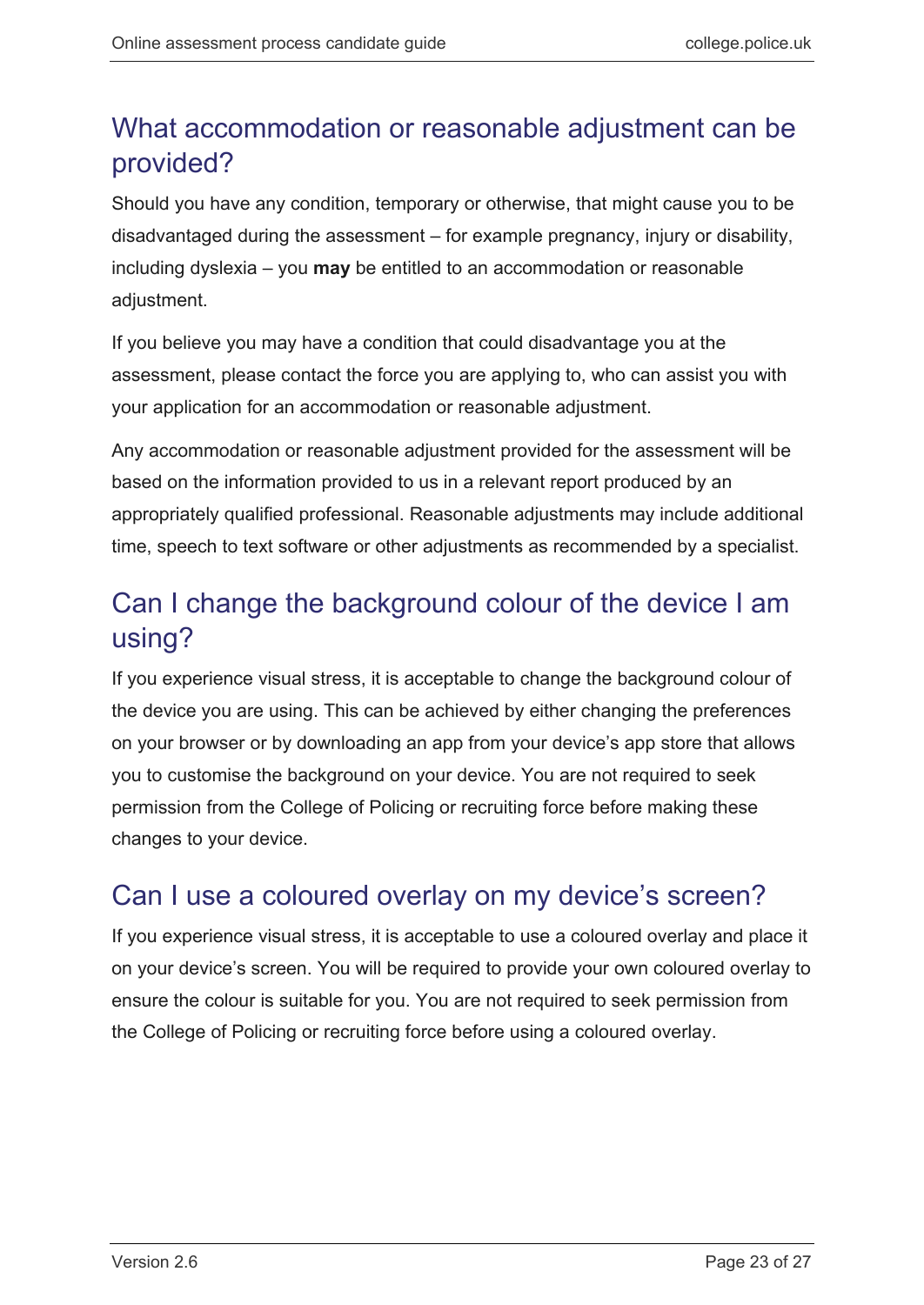## <span id="page-23-0"></span>Can I use coloured lenses/glasses?

If you experience visual stress, it is acceptable to use coloured lenses or glasses. You will be required to provide your own lenses/glasses to ensure they are suitable for you. You are not required to seek permission from the College of Policing or recruiting force before using these.

## <span id="page-23-1"></span>How will you give me my results?

<span id="page-23-2"></span>Your final outcome will be received at a later date, on completion of all exercises and after marking. Your recruiting force will provide you information on the timeline of when to expect results. You will receive an email with notification and instructions how to access your results.

## How do I give feedback about the online assessment process?

As part of the monitoring and development of the police constable recruitment process, we would like to hear your views on your experience. You may be given a link following the assessment that invites you to take part in a candidate feedback questionnaire.

Any feedback you can provide will be valuable. However, please note that we cannot treat any feedback you provide in this questionnaire as a formal appeal. You should therefore not expect a response to issues raised through this channel.

## <span id="page-23-3"></span>When can I resit the online assessment process?

If you wish to resit the online assessment process, you may do so in three months' time from the point you receive your results.

You will be limited to attempt the assessment twice in a 12-month period. You will be required to complete all exercises in the assessment process again.

## <span id="page-23-4"></span>What happens if I encounter technical difficulties?

If you encountered technical difficulties during your assessment, please contact **[support@outmatch.com](mailto:support@outmatch.com)** to resolve the issue before the assessment deadline. You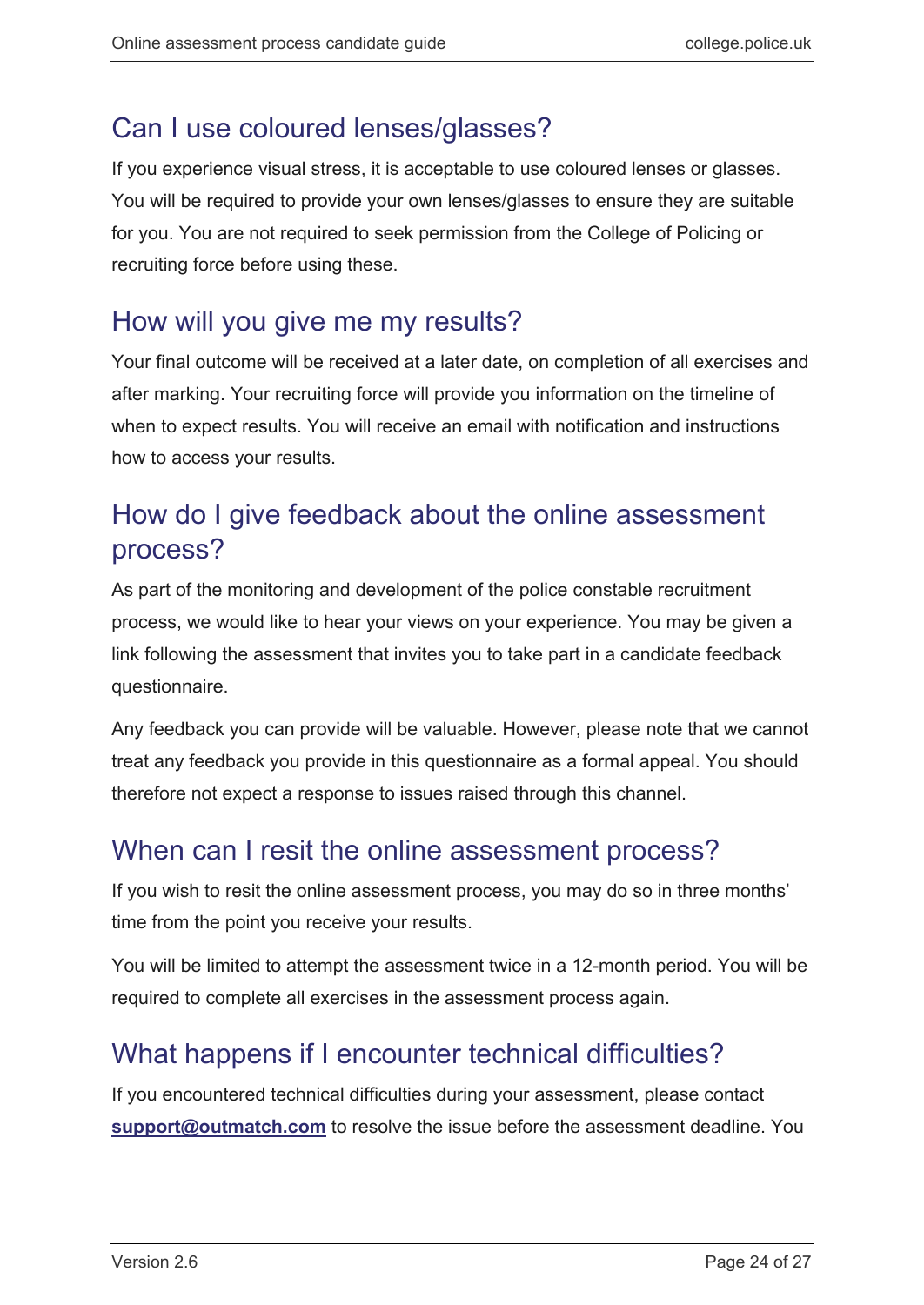may also contact **[recruit@college.pnn.police.uk](mailto:recruit@college.pnn.police.uk)** if your assessment was affected by technical issues.

## <span id="page-24-0"></span>Can I apply to more than one force?

Please note if you have an application with more than one force, you are only permitted to sit the online assessment process with one force. You must inform us immediately if you have already completed the assessment process with another force: **[recruit@college.pnn.police.uk](mailto:recruit@college.pnn.police.uk)**

## <span id="page-24-1"></span>What is the appeals procedure?

Our aim is to ensure that you have a positive experience of our online process and that you are provided with the opportunity to perform at your best. If you have a concern about an issue that occurs during the assessment, then you should raise it with your recruiting force who can escalate to the College if required.

If you feel that the matter has not been resolved after initial communication, and if you still wish to report any extenuating circumstances or procedural concerns that you believe may have negatively impacted your performance, you must do so in the form of a written appeal to the force to which you are applying. To support your appeal, you will need to provide supporting evidence.

You must submit the appeal to the force recruiting department **within 24 hours** of undertaking the assessment. Reports received after this date will **not** be considered. You therefore cannot appeal after receiving your final result from the assessment.

If you have met the standard in the assessment, your appeal will not be considered further. Your appeal will only be considered if you have not met the standard. Procedural issues, however, will still be investigated as they may have important implications for the assessment as a whole.

## <span id="page-24-2"></span>Extenuating circumstances

Extenuating circumstances are likely to be a serious event or series of events, such as illness, accident or injury, or the death or serious illness of a family member. We recognise that lack of preparation and/or a heavy workload prior to attendance at the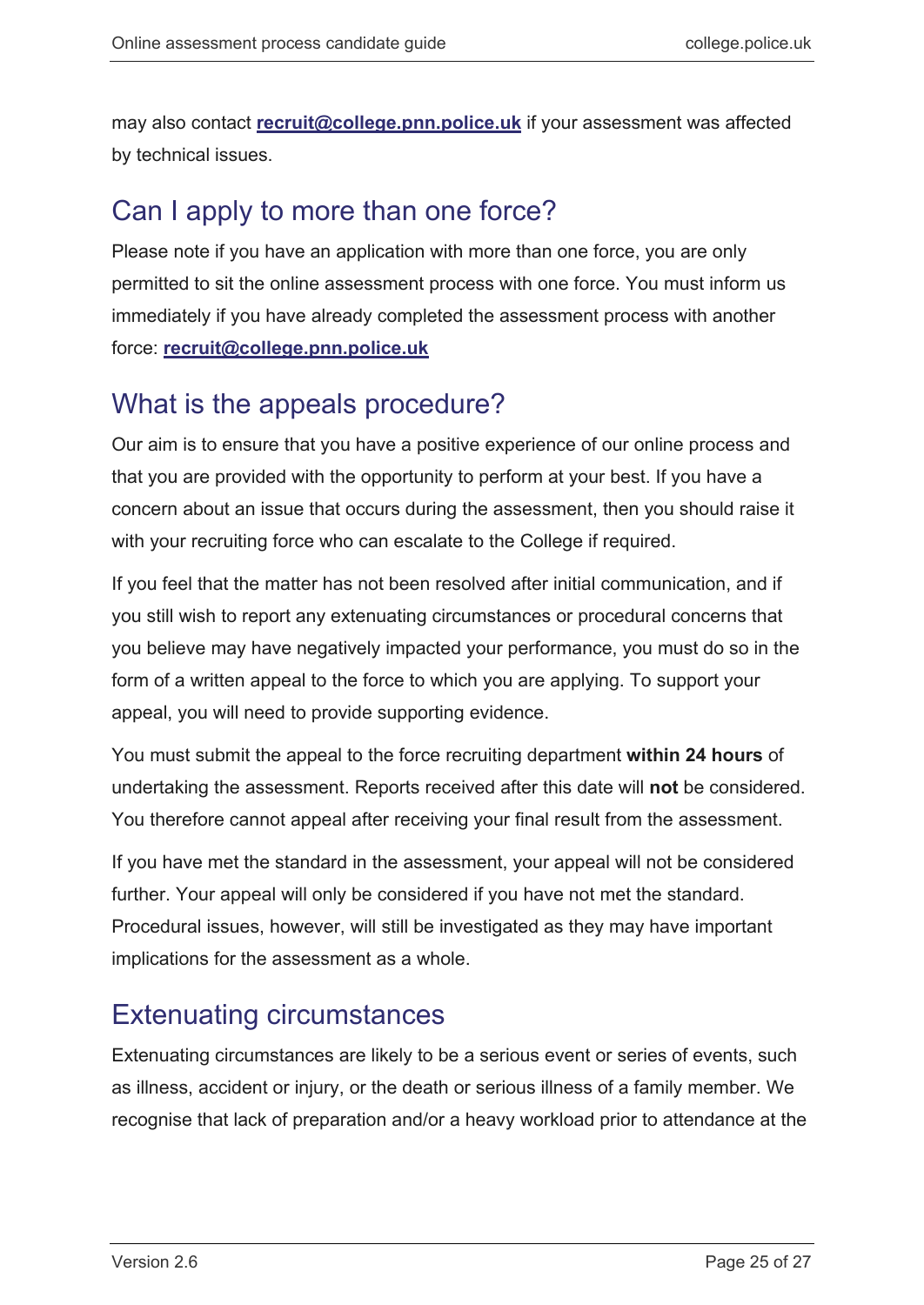assessment may not allow you to perform at your best. However, these are not considered to be extenuating circumstances.

If you are aware of any extenuating circumstances prior to the assessment relating to its online nature, you may request to complete the assessment at a later date. If the assessment is due to expire, you should notify your force to explain and request an extension, as these will not be grounds for appeal after the assessment. It will be your decision as to whether you continue with the assessment or withdraw and attend at a later date.

We provide all candidates with this opportunity as we recognise that it is important for candidates to feel ready and able to take the assessment stages, so they can perform to the best of their ability.

If you have any further concerns or queries related to the online application process that cannot be answered by Outmatch or your recruiting force, please contact **[recruit@college.pnn.police.uk](mailto:recruit@college.pnn.police.uk)**

Please only direct your query to one inbox so that we can make sure the issue is addressed and properly tracked. Please also make it clear in the header of the email which force you are applying to, so your issue can be directed as quickly as possible.

## **Good luck with your application!**